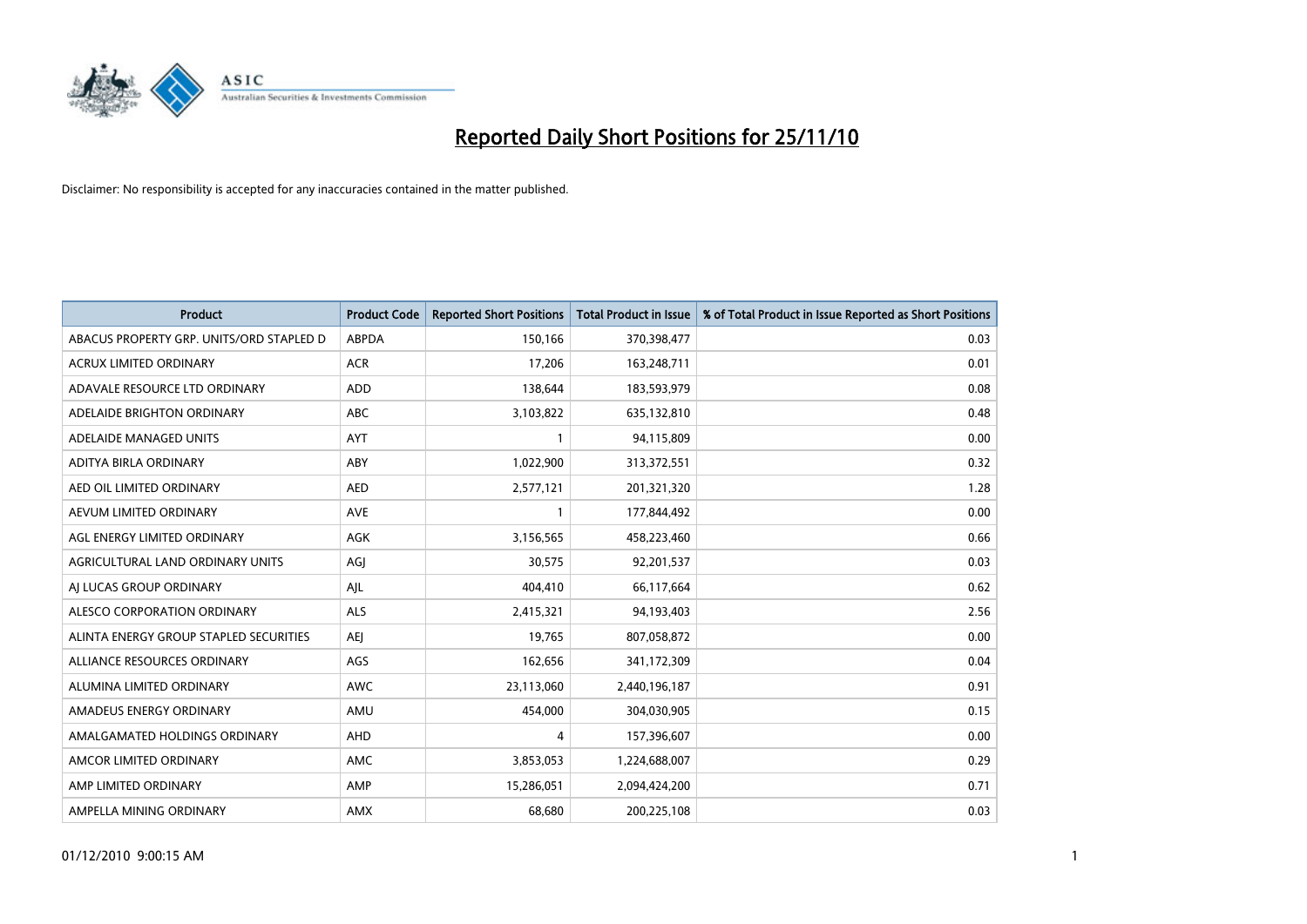

| <b>Product</b>                          | <b>Product Code</b> | <b>Reported Short Positions</b> | Total Product in Issue | % of Total Product in Issue Reported as Short Positions |
|-----------------------------------------|---------------------|---------------------------------|------------------------|---------------------------------------------------------|
| ANDEAN RESOURCES LTD ORDINARY           | <b>AND</b>          | 360,478                         | 549,122,588            | 0.06                                                    |
| ANSELL LIMITED ORDINARY                 | <b>ANN</b>          | 1,906,810                       | 132,986,402            | 1.45                                                    |
| ANTARES ENERGY LTD ORDINARY             | AZZ                 | 118,654                         | 299,333,110            | 0.04                                                    |
| ANZ BANKING GRP LTD ORDINARY            | ANZ                 | 6,274,305                       | 2,561,358,456          | 0.23                                                    |
| APA GROUP STAPLED SECURITIES            | <b>APA</b>          | 5,485,005                       | 551,689,118            | 1.00                                                    |
| APEX MINERALS NL ORDINARY               | <b>AXM</b>          | 885,146                         | 3,567,819,915          | 0.02                                                    |
| APN EUROPEAN RETAIL UNITS STAPLED SEC.  | <b>AEZ</b>          | 11,832                          | 544,910,660            | 0.00                                                    |
| APN NEWS & MEDIA ORDINARY               | <b>APN</b>          | 12,339,676                      | 606,084,019            | 2.03                                                    |
| APOLLO GAS LIMITED ORDINARY             | <b>AZO</b>          | 374,650                         | 90,400,136             | 0.41                                                    |
| AOUARIUS PLATINUM. ORDINARY             | <b>AOP</b>          | 3,091,624                       | 463,241,295            | 0.67                                                    |
| AQUILA RESOURCES ORDINARY               | <b>AQA</b>          | 1,486,736                       | 322,862,186            | 0.44                                                    |
| ARAFURA RESOURCE LTD ORDINARY           | <b>ARU</b>          | 4,455,923                       | 334,995,342            | 1.31                                                    |
| ARB CORPORATION ORDINARY                | ARP                 | 4,200                           | 72,481,302             | 0.01                                                    |
| ARDENT LEISURE GROUP STAPLED SECURITIES | AAD                 | 1,639,180                       | 312,836,274            | 0.52                                                    |
| ARISTOCRAT LEISURE ORDINARY             | ALL                 | 31,630,289                      | 533,983,910            | 5.97                                                    |
| ASCIANO LIMITED ORDINARY                | <b>AIO</b>          | 29,382,252                      | 2,926,103,883          | 1.01                                                    |
| ASG GROUP LIMITED ORDINARY              | <b>ASZ</b>          | 5,747                           | 156,064,384            | 0.00                                                    |
| ASPEN GROUP ORD/UNITS STAPLED           | <b>APZ</b>          | 1,226,395                       | 583,934,711            | 0.20                                                    |
| <b>ASTON RES LTD ORDINARY</b>           | <b>AZT</b>          | 9,086                           | 204,527,604            | 0.00                                                    |
| ASTRO JAP PROP GROUP STAPLED SECURITIES | AJA                 | 495.806                         | 508,212,161            | 0.10                                                    |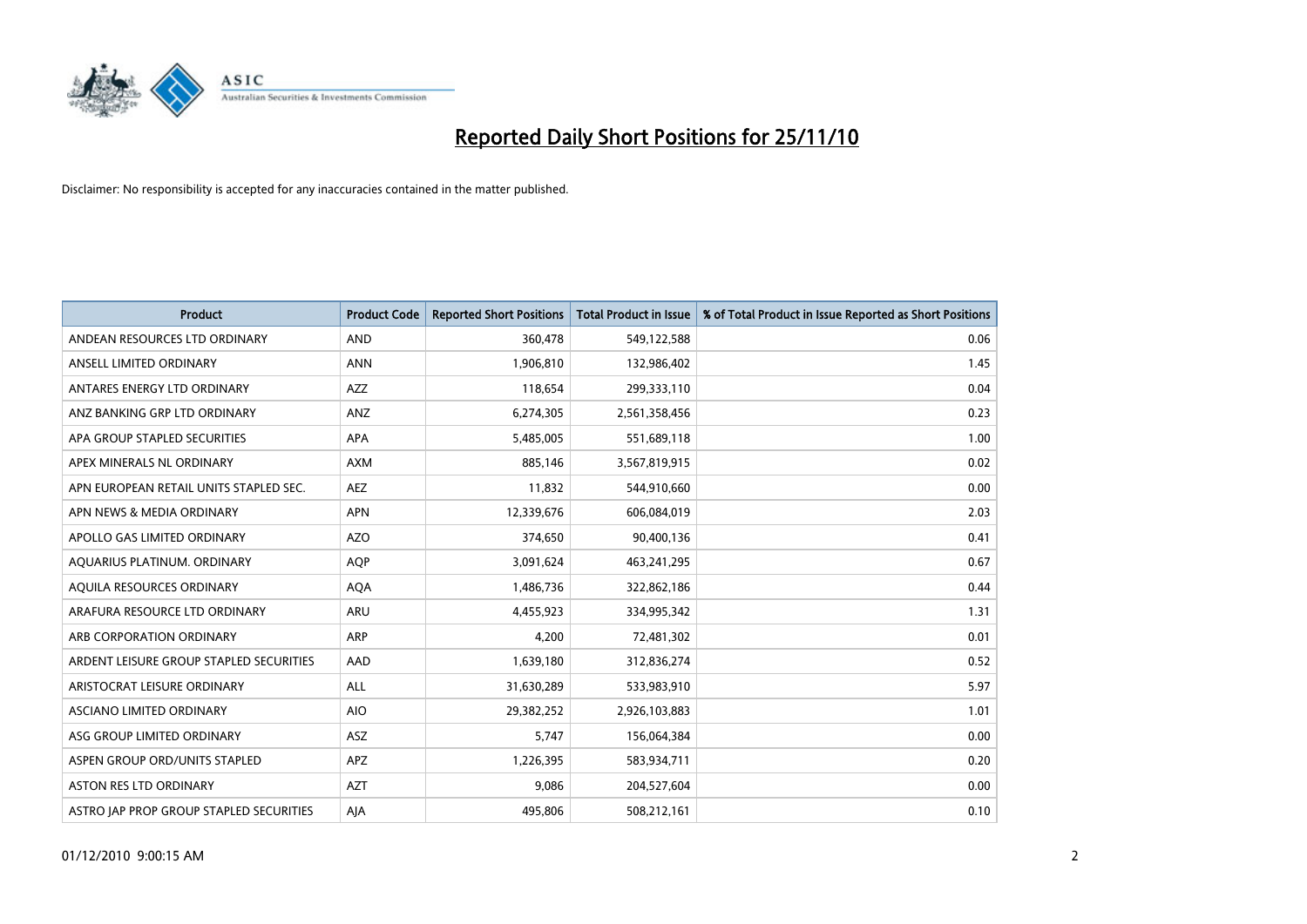

| <b>Product</b>                       | <b>Product Code</b> | <b>Reported Short Positions</b> | Total Product in Issue | % of Total Product in Issue Reported as Short Positions |
|--------------------------------------|---------------------|---------------------------------|------------------------|---------------------------------------------------------|
| ASX LIMITED ORDINARY                 | <b>ASX</b>          | 1,463,087                       | 175,136,729            | 0.86                                                    |
| ATLANTIC LIMITED ORDINARY            | ATI                 | 182,372                         | 107,914,290            | 0.16                                                    |
| ATLAS IRON LIMITED ORDINARY          | <b>AGO</b>          | 5,453,794                       | 546,807,119            | 0.99                                                    |
| AUCKLAND INTERNATION ORDINARY        | AIA                 | 315,402                         | 1,317,998,787          | 0.02                                                    |
| <b>AURORA OIL &amp; GAS ORDINARY</b> | <b>AUT</b>          | 213,995                         | 318,365,342            | 0.06                                                    |
| <b>AUSDRILL LIMITED ORDINARY</b>     | <b>ASL</b>          | 100,080                         | 262,467,242            | 0.03                                                    |
| AUSENCO LIMITED ORDINARY             | AAX                 | 4,722,683                       | 122,427,576            | 3.87                                                    |
| <b>AUSTAL LIMITED ORDINARY</b>       | ASB                 | 168,026                         | 188,069,638            | 0.08                                                    |
| AUSTAR UNITED ORDINARY               | <b>AUN</b>          | 14,552,309                      | 1,271,329,063          | 1.16                                                    |
| AUSTBROKERS HOLDINGS ORDINARY        | <b>AUB</b>          | $\overline{2}$                  | 54,339,433             | 0.00                                                    |
| AUSTIN ENGINEERING ORDINARY          | <b>ANG</b>          | 2,417                           | 71,364,403             | 0.00                                                    |
| <b>AUSTRALAND ASSETS ASSETS</b>      | <b>AAZPB</b>        | 1,168                           | 2,750,000              | 0.04                                                    |
| AUSTRALAND PROPERTY STAPLED SECURITY | <b>ALZ</b>          | 240,647                         | 576,837,197            | 0.03                                                    |
| AUSTRALIAN AGRICULT, ORDINARY        | AAC                 | 1,695,203                       | 264,264,459            | 0.62                                                    |
| <b>AUSTRALIAN EDUCATION UNITS</b>    | <b>AEU</b>          | 625,000                         | 134,973,383            | 0.46                                                    |
| AUSTRALIAN INFRASTR. UNITS/ORDINARY  | <b>AIX</b>          | 154,229                         | 620,733,944            | 0.02                                                    |
| AUSTRALIAN PHARM, ORDINARY           | API                 | 1,027,217                       | 488,115,883            | 0.20                                                    |
| AUTOMOTIVE HOLDINGS ORDINARY         | <b>AHE</b>          | 8,574                           | 225,731,300            | 0.00                                                    |
| AVEXA LIMITED ORDINARY               | <b>AVX</b>          | 243,657                         | 847,688,779            | 0.03                                                    |
| AVOCA RESOURCES ORDINARY             | <b>AVO</b>          | 156,191                         | 302,379,660            | 0.05                                                    |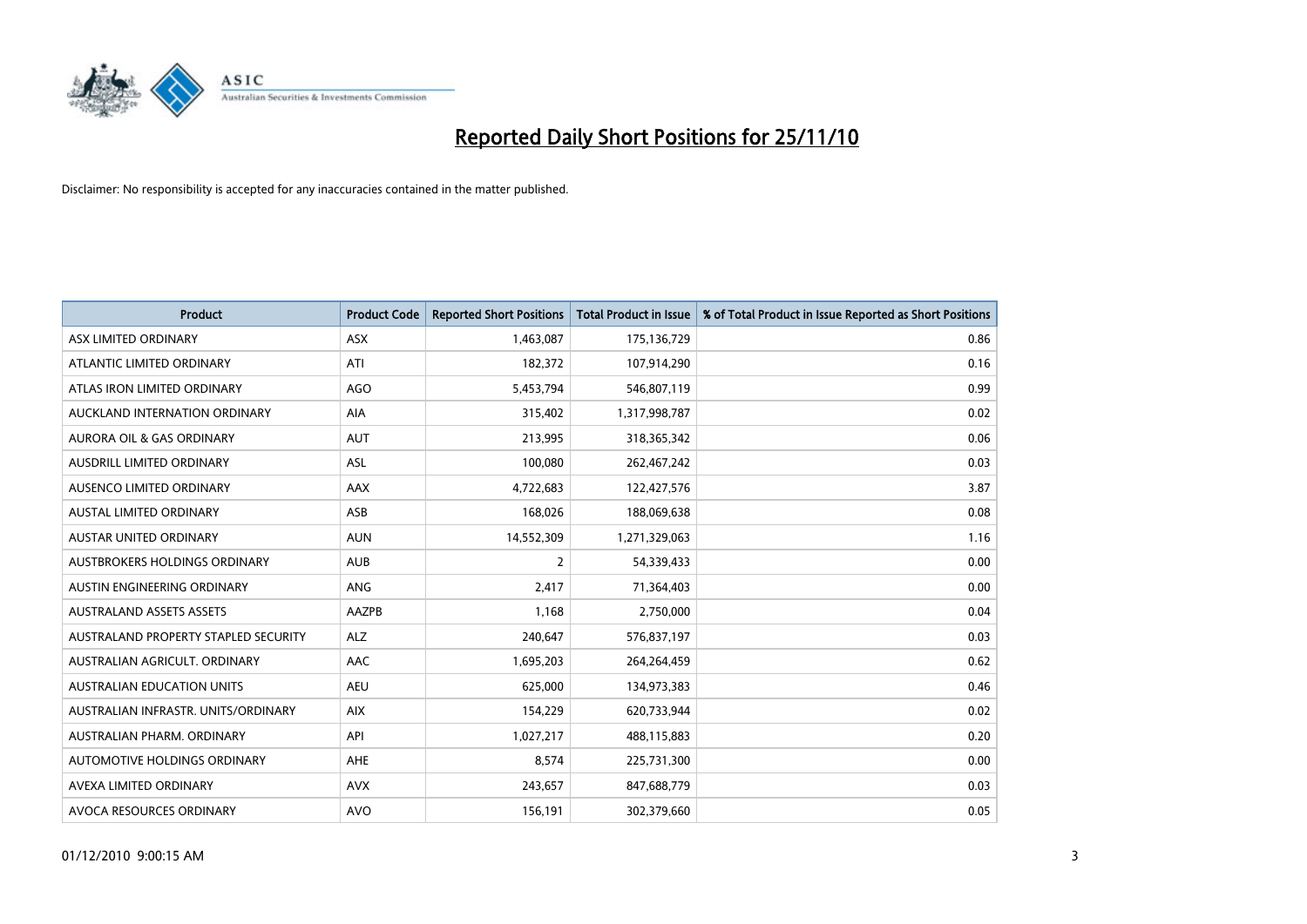

| <b>Product</b>                       | <b>Product Code</b> | <b>Reported Short Positions</b> | Total Product in Issue | % of Total Product in Issue Reported as Short Positions |
|--------------------------------------|---------------------|---------------------------------|------------------------|---------------------------------------------------------|
| AWB LIMITED ORDINARY                 | AWB                 | 4,121,337                       | 824,281,667            | 0.50                                                    |
| AWE LIMITED ORDINARY                 | <b>AWE</b>          | 5,249,887                       | 521,871,941            | 1.02                                                    |
| AXA ASIA PACIFIC ORDINARY            | <b>AXA</b>          | 5,570,893                       | 2,067,095,545          | 0.26                                                    |
| AZUMAH RESOURCES ORDINARY            | <b>AZM</b>          | 2,272                           | 221,946,055            | 0.00                                                    |
| BANK OF QUEENSLAND. ORDINARY         | <b>BOO</b>          | 1,681,728                       | 220,044,823            | 0.75                                                    |
| <b>BANNERMAN RESOURCES ORDINARY</b>  | <b>BMN</b>          | 103,984                         | 201,710,934            | 0.06                                                    |
| <b>BASS STRAIT OIL CO ORDINARY</b>   | <b>BAS</b>          | 1.482                           | 291,030,250            | 0.00                                                    |
| <b>BATHURST RESOURCES ORDINARY</b>   | <b>BTU</b>          | 3,400,000                       | 605,938,372            | 0.56                                                    |
| BAUXITE RESOURCE LTD ORDINARY        | <b>BAU</b>          | 35,697                          | 234,379,896            | 0.02                                                    |
| <b>BC IRON LIMITED ORDINARY</b>      | <b>BCI</b>          | 21,500                          | 88,561,000             | 0.02                                                    |
| BEACH ENERGY LIMITED ORDINARY        | <b>BPT</b>          | 2,421,146                       | 1,098,548,140          | 0.21                                                    |
| BENDIGO AND ADELAIDE ORDINARY        | <b>BEN</b>          | 3,667,790                       | 357,572,785            | 1.02                                                    |
| BERKELEY RESOURCES ORDINARY          | <b>BKY</b>          | 346.390                         | 137,817,062            | 0.24                                                    |
| <b>BHP BILLITON LIMITED ORDINARY</b> | <b>BHP</b>          | 21,199,062                      | 3,356,081,497          | 0.59                                                    |
| <b>BILLABONG ORDINARY</b>            | <b>BBG</b>          | 8,290,744                       | 253,613,826            | 3.25                                                    |
| <b>BIOTA HOLDINGS ORDINARY</b>       | <b>BTA</b>          | 1,566,882                       | 180,691,377            | 0.87                                                    |
| <b>BISALLOY STEEL ORDINARY</b>       | <b>BIS</b>          | 84,480                          | 216,455,965            | 0.04                                                    |
| BKI INVESTMENT LTD ORDINARY          | BKI                 | 508                             | 420,919,092            | 0.00                                                    |
| <b>BLACKTHORN RESOURCES ORDINARY</b> | <b>BTR</b>          | 35,848                          | 106,885,300            | 0.03                                                    |
| <b>BLUESCOPE STEEL LTD ORDINARY</b>  | <b>BSL</b>          | 12,172,430                      | 1,842,207,385          | 0.64                                                    |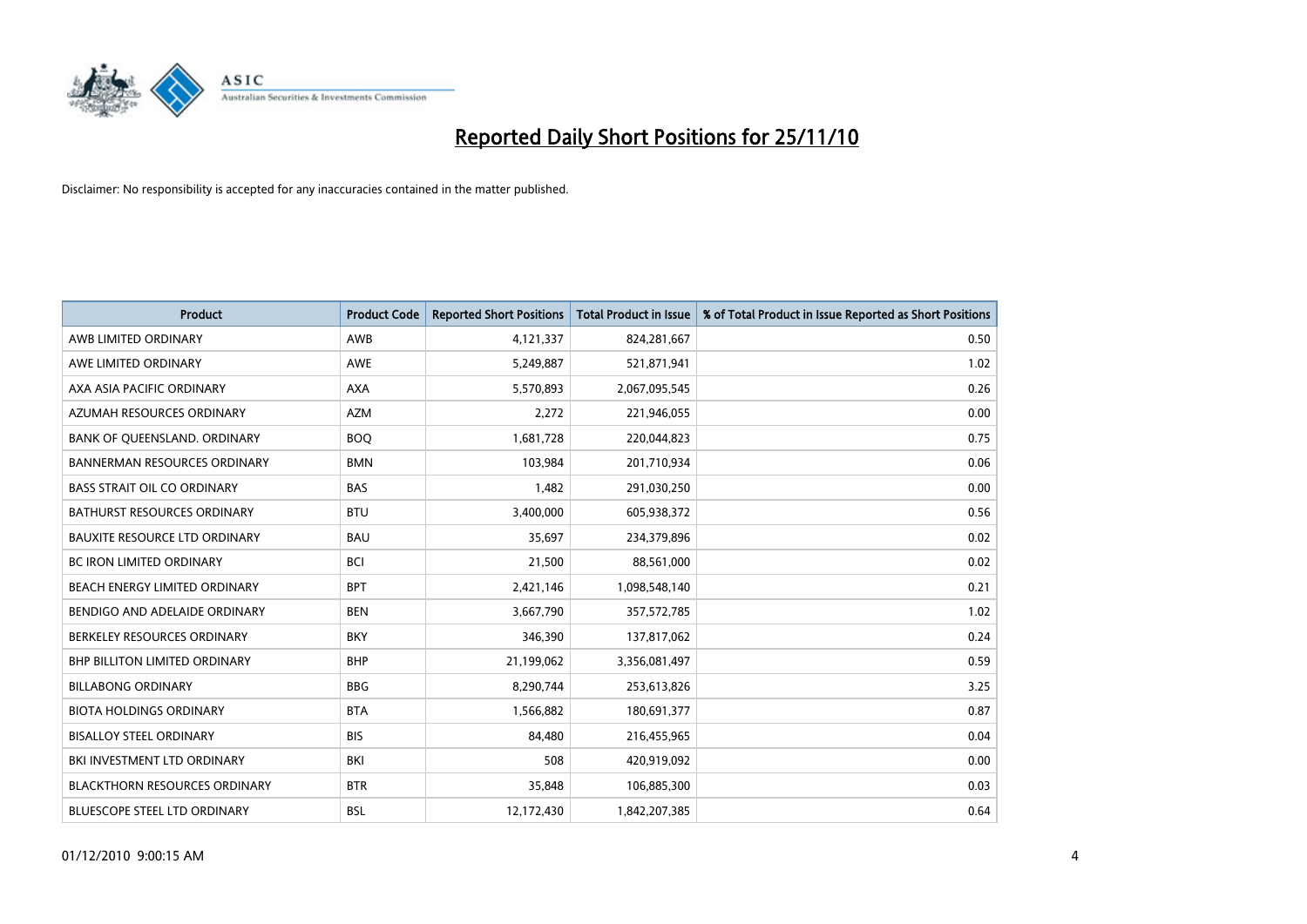

| <b>Product</b>                           | <b>Product Code</b> | <b>Reported Short Positions</b> | <b>Total Product in Issue</b> | % of Total Product in Issue Reported as Short Positions |
|------------------------------------------|---------------------|---------------------------------|-------------------------------|---------------------------------------------------------|
| <b>BOART LONGYEAR ORDINARY</b>           | <b>BLY</b>          | 3,630,383                       | 461,163,412                   | 0.80                                                    |
| <b>BOOM LOGISTICS ORDINARY</b>           | <b>BOL</b>          | 337,999                         | 461,500,712                   | 0.07                                                    |
| <b>BORAL LIMITED, ORDINARY</b>           | <b>BLD</b>          | 21,257,337                      | 724,369,392                   | 2.94                                                    |
| BOTSWANA METALS LTD ORDINARY             | <b>BML</b>          | 7,000                           | 106,087,760                   | 0.01                                                    |
| <b>BOW ENERGY LIMITED ORDINARY</b>       | <b>BOW</b>          | 489.494                         | 322,927,187                   | 0.14                                                    |
| <b>BRADKEN LIMITED ORDINARY</b>          | <b>BKN</b>          | 447,304                         | 139,639,929                   | 0.32                                                    |
| <b>BRAMBLES LIMITED ORDINARY</b>         | <b>BXB</b>          | 10,331,204                      | 1,434,438,162                 | 0.70                                                    |
| <b>BREVILLE GROUP LTD ORDINARY</b>       | <b>BRG</b>          | 2,740                           | 129,615,322                   | 0.00                                                    |
| <b>BRICKWORKS LIMITED ORDINARY</b>       | <b>BKW</b>          | 25,078                          | 147,567,333                   | 0.01                                                    |
| <b>BROCKMAN RESOURCES ORDINARY</b>       | <b>BRM</b>          | 167,008                         | 142,963,151                   | 0.12                                                    |
| BT INVESTMENT MNGMNT ORDINARY            | <b>BTT</b>          | 2,006                           | 160,000,000                   | 0.00                                                    |
| <b>BUNNINGS WAREHOUSE ORDINARY UNITS</b> | <b>BWP</b>          | 443,502                         | 427,042,646                   | 0.10                                                    |
| <b>BUREY GOLD LIMITED ORDINARY</b>       | <b>BYR</b>          | 80,066                          | 238,685,017                   | 0.03                                                    |
| <b>BURU ENERGY ORDINARY</b>              | <b>BRU</b>          | 171,612                         | 182,780,549                   | 0.09                                                    |
| CABCHARGE AUSTRALIA ORDINARY             | CAB                 | 1,097,635                       | 120,437,014                   | 0.91                                                    |
| CALTEX AUSTRALIA ORDINARY                | <b>CTX</b>          | 5,739,702                       | 270,000,000                   | 2.11                                                    |
| <b>CAMPBELL BROTHERS ORDINARY</b>        | CPB                 | 92,273                          | 66,959,593                    | 0.14                                                    |
| CAPE LAMBERT RES LTD ORDINARY            | <b>CFE</b>          | 1,825,119                       | 593,166,467                   | 0.30                                                    |
| <b>CARBON ENERGY ORDINARY</b>            | <b>CNX</b>          | 446,729                         | 609,747,650                   | 0.07                                                    |
| <b>CARDNO LIMITED ORDINARY</b>           | CDD                 | 18,231                          | 105,797,439                   | 0.02                                                    |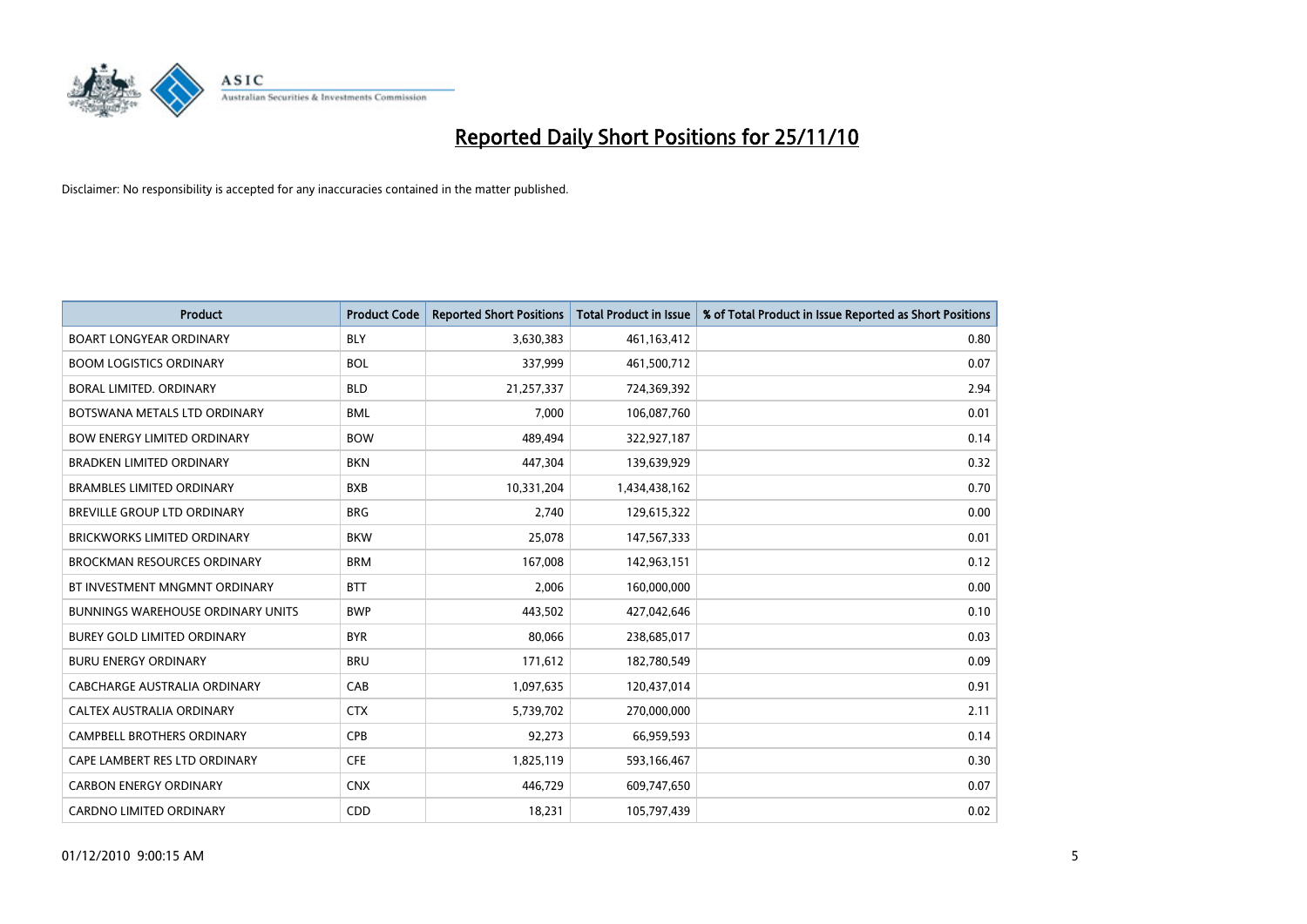

| <b>Product</b>                                | <b>Product Code</b> | <b>Reported Short Positions</b> | Total Product in Issue | % of Total Product in Issue Reported as Short Positions |
|-----------------------------------------------|---------------------|---------------------------------|------------------------|---------------------------------------------------------|
| CARNARVON PETROLEUM ORDINARY                  | <b>CVN</b>          | 1,280,852                       | 686,759,634            | 0.19                                                    |
| CARNEGIE WAVE ENERGY ORDINARY                 | <b>CWE</b>          | 83,000                          | 565,237,627            | 0.01                                                    |
| CARPATHIAN RESOURCES ORDINARY                 | <b>CPN</b>          | 75,000                          | 265,533,501            | 0.03                                                    |
| CARPENTARIA EXP. LTD ORDINARY                 | CAP                 | 9,777                           | 94,171,301             | 0.01                                                    |
| CARSALES.COM LTD ORDINARY                     | <b>CRZ</b>          | 1,214,570                       | 232,750,800            | 0.52                                                    |
| CASH CONVERTERS ORD/DIV ACCESS                | CCV                 | 147,091                         | 379,761,025            | 0.03                                                    |
| <b>CASPIAN OIL &amp; GAS ORDINARY</b>         | <b>CIG</b>          | 50,000                          | 1,331,500,513          | 0.00                                                    |
| CATALPA RESOURCES ORDINARY                    | CAH                 | 119,870                         | 162,776,842            | 0.07                                                    |
| CEC GROUP LIMITED ORDINARY                    | <b>CEG</b>          | 1,750                           | 79,662,662             | 0.00                                                    |
| <b>CELLNET GROUP ORDINARY</b>                 | <b>CLT</b>          | 1,342                           | 69,875,723             | 0.00                                                    |
| CENTENNIAL COAL ORDINARY                      | <b>CEY</b>          | 419,037                         | 395,126,381            | 0.11                                                    |
| CENTRAL PETROLEUM ORDINARY                    | <b>CTP</b>          | 11,455                          | 982,298,842            | 0.00                                                    |
| <b>CENTRO PROPERTIES UNITS/ORD STAPLED</b>    | <b>CNP</b>          | 573,739                         | 972,414,514            | 0.06                                                    |
| <b>CENTRO RETAIL GROUP STAPLED SECURITIES</b> | <b>CER</b>          | 824,419                         | 2,286,399,424          | 0.03                                                    |
| <b>CERAMIC FUEL CELLS ORDINARY</b>            | <b>CFU</b>          | 179,885                         | 1,200,679,566          | 0.01                                                    |
| CFS RETAIL PROPERTY UNITS                     | <b>CFX</b>          | 32,251,453                      | 2,820,392,571          | 1.15                                                    |
| <b>CHALLENGER DIV.PRO. STAPLED UNITS</b>      | <b>CDI</b>          | 81,993                          | 913,426,007            | 0.00                                                    |
| CHALLENGER INFRAST. STAPLED UNITS             | <b>CIF</b>          | 11,470                          | 316,223,785            | 0.00                                                    |
| <b>CHALLENGER LIMITED ORDINARY</b>            | <b>CGF</b>          | 7,589,622                       | 502,403,359            | 1.50                                                    |
| CHANDLER MACLEOD LTD ORDINARY                 | <b>CMG</b>          | 11,970                          | 422,031,685            | 0.00                                                    |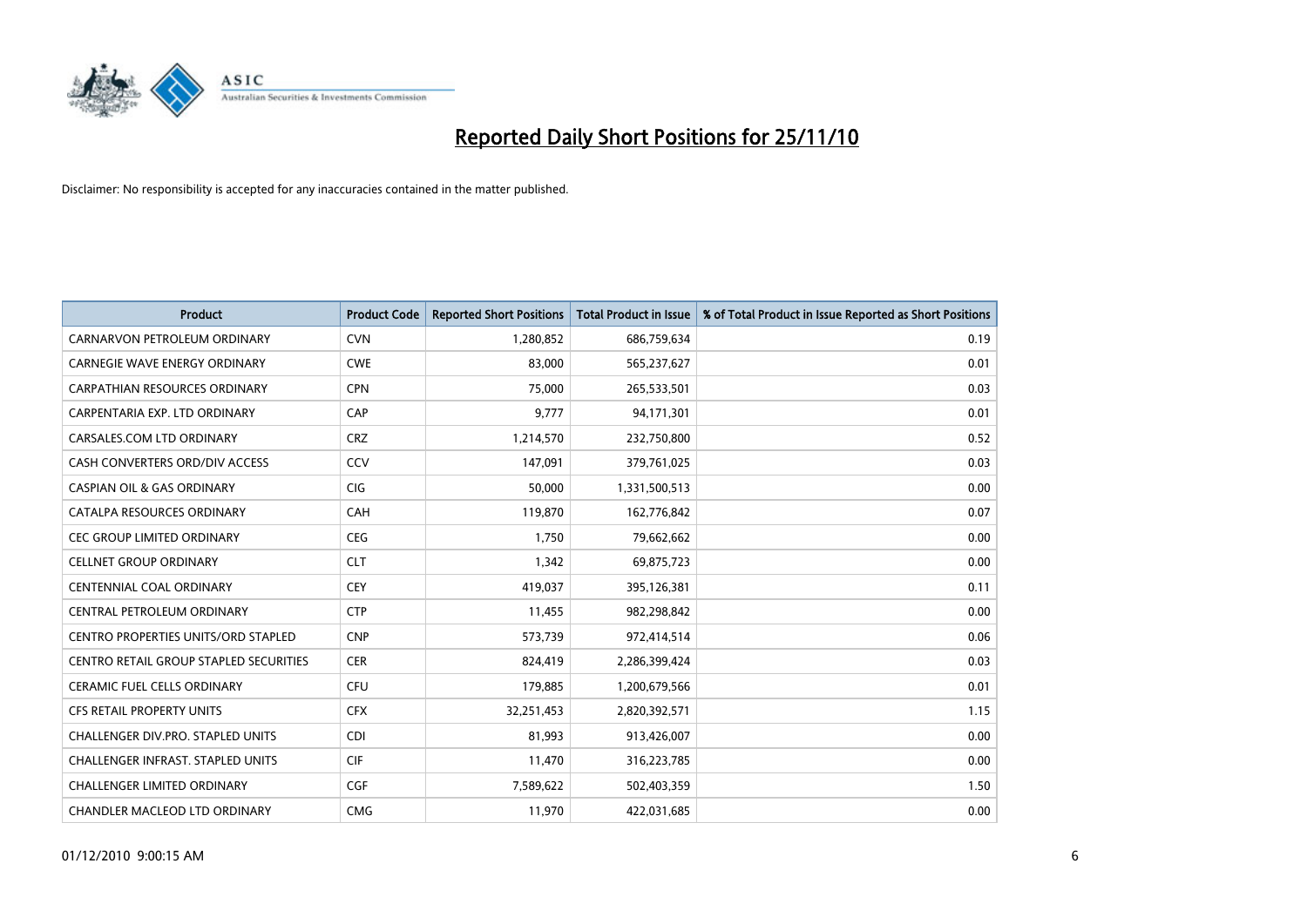

| <b>Product</b>                           | <b>Product Code</b> | <b>Reported Short Positions</b> | Total Product in Issue | % of Total Product in Issue Reported as Short Positions |
|------------------------------------------|---------------------|---------------------------------|------------------------|---------------------------------------------------------|
| CHARTER HALL GROUP STAPLED US P DEF SET  | CHCDA               | 640,566                         | 306, 341, 272          | 0.21                                                    |
| <b>CHARTER HALL OFFICE UNIT</b>          | CQ <sub>O</sub>     | 1,275,639                       | 493,319,730            | 0.26                                                    |
| <b>CHARTER HALL RETAIL UNITS</b>         | <b>COR</b>          | 65,908                          | 305,810,723            | 0.02                                                    |
| CHEMGENEX PHARMACEUT ORDINARY            | <b>CXS</b>          | 195,195                         | 283,348,870            | 0.07                                                    |
| CITADEL RESOURCE GRP ORDINARY            | CGG                 | 1,782,334                       | 2,367,666,467          | 0.06                                                    |
| CITIGOLD CORP LTD ORDINARY               | <b>CTO</b>          | 2,371,588                       | 964,512,301            | 0.25                                                    |
| CLINUVEL PHARMACEUT. DEFERRED SETTLEMENT | <b>CUVDA</b>        | 4,127                           | 30,344,367             | 0.01                                                    |
| <b>CLOUGH LIMITED ORDINARY</b>           | <b>CLO</b>          | 448,998                         | 770,906,269            | 0.05                                                    |
| <b>COAL &amp; ALLIED ORDINARY</b>        | <b>CNA</b>          | 8,910                           | 86,584,735             | 0.01                                                    |
| COAL OF AFRICA LTD ORDINARY              | <b>CZA</b>          | 1,122,645                       | 530,514,663            | 0.20                                                    |
| <b>COALSPUR MINES LTD ORDINARY</b>       | <b>CPL</b>          | 1,463,755                       | 482,857,575            | 0.31                                                    |
| COCA-COLA AMATIL ORDINARY                | <b>CCL</b>          | 3,828,726                       | 755,998,717            | 0.48                                                    |
| <b>COCHLEAR LIMITED ORDINARY</b>         | <b>COH</b>          | 1,016,673                       | 56,666,632             | 1.78                                                    |
| <b>COCKATOO COAL ORDINARY</b>            | <b>COK</b>          | 5,000                           | 970,036,951            | 0.00                                                    |
| <b>COEUR D'ALENE MINES. CDI 1:1</b>      | <b>CXC</b>          | 1,000                           | 3,255,019              | 0.03                                                    |
| <b>COFFEY INTERNATIONAL ORDINARY</b>     | <b>COF</b>          | 77,209                          | 130,211,293            | 0.05                                                    |
| COMMONWEALTH BANK, ORDINARY              | <b>CBA</b>          | 14,541,296                      | 1,548,882,074          | 0.91                                                    |
| COMMONWEALTH PROP ORDINARY UNITS         | <b>CPA</b>          | 19,380,321                      | 2,012,803,230          | 0.97                                                    |
| <b>COMPASS RESOURCES ORDINARY</b>        | <b>CMR</b>          | 101,480                         | 147,402,920            | 0.07                                                    |
| COMPUTERSHARE LTD ORDINARY               | <b>CPU</b>          | 3,235,763                       | 555,664,059            | 0.57                                                    |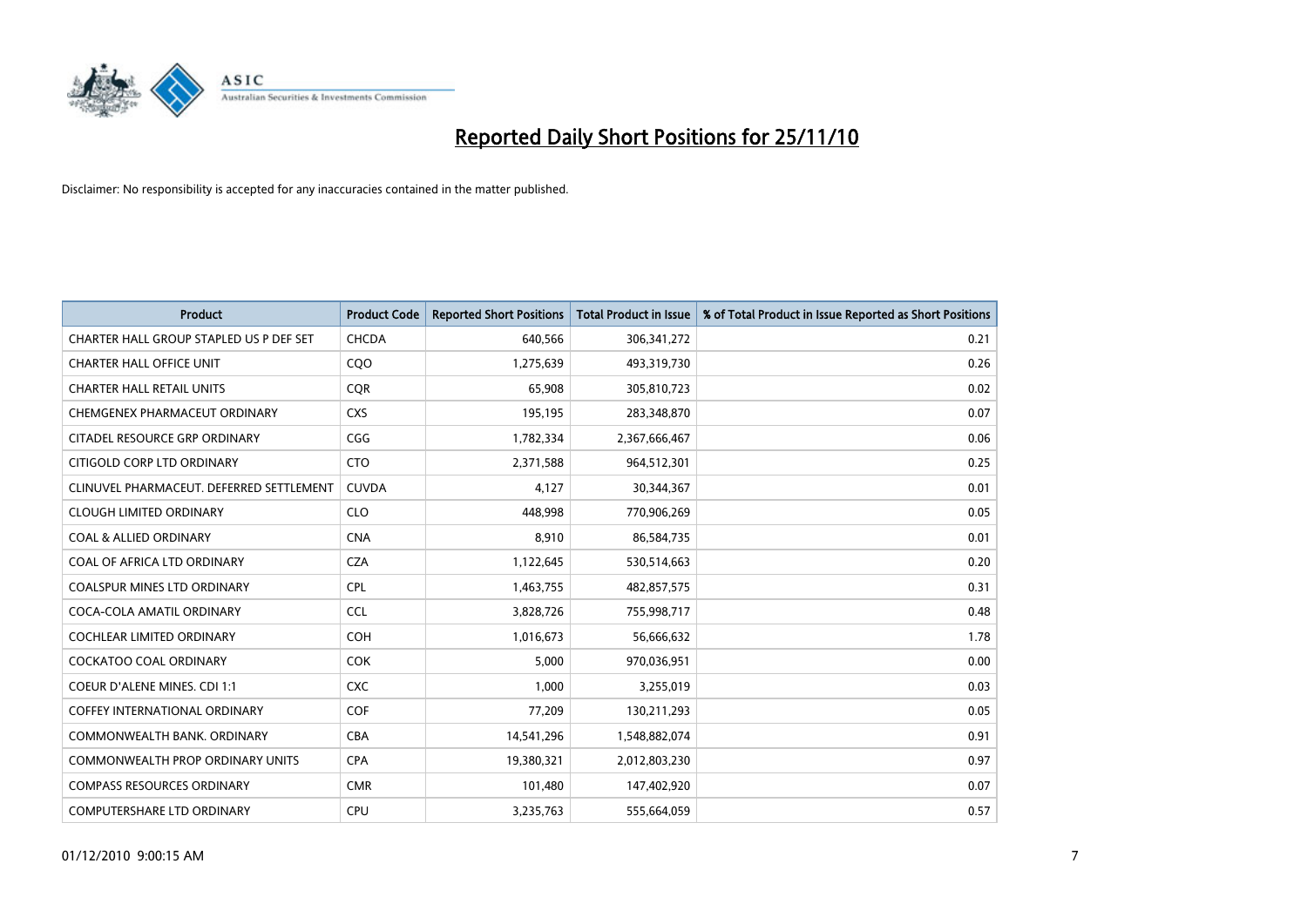

| <b>Product</b>                       | <b>Product Code</b> | <b>Reported Short Positions</b> | <b>Total Product in Issue</b> | % of Total Product in Issue Reported as Short Positions |
|--------------------------------------|---------------------|---------------------------------|-------------------------------|---------------------------------------------------------|
| <b>CONNECTEAST GROUP STAPLED</b>     | <b>CEU</b>          | 35,391,932                      | 3,940,145,951                 | 0.90                                                    |
| CONQUEST MINING ORDINARY             | <b>COT</b>          | 331,147                         | 557,972,903                   | 0.06                                                    |
| CONSOLIDATED MEDIA, ORDINARY         | <b>CMI</b>          | 2,232,208                       | 561,834,996                   | 0.39                                                    |
| CONTANGO MICROCAP ORDINARY           | <b>CTN</b>          | 7,500                           | 145,708,783                   | 0.01                                                    |
| <b>COOPER ENERGY LTD ORDINARY</b>    | <b>COE</b>          | 245,266                         | 292,576,001                   | 0.09                                                    |
| <b>COPPER STRIKE LTD ORDINARY</b>    | <b>CSE</b>          | 714                             | 129,455,571                   | 0.00                                                    |
| <b>COUNT FINANCIAL ORDINARY</b>      | COU                 | 13,368                          | 262,212,976                   | 0.01                                                    |
| <b>CRANE GROUP LIMITED ORDINARY</b>  | <b>CRG</b>          | 1,754,950                       | 79,110,667                    | 2.19                                                    |
| CROMWELL GROUP STAPLED SECURITIES    | <b>CMW</b>          | 184,561                         | 910,985,951                   | 0.02                                                    |
| <b>CROWN LIMITED ORDINARY</b>        | <b>CWN</b>          | 1,889,548                       | 754,131,800                   | 0.23                                                    |
| <b>CSG LIMITED ORDINARY</b>          | <b>CSV</b>          | 430,879                         | 244,874,695                   | 0.17                                                    |
| <b>CSL LIMITED ORDINARY</b>          | <b>CSL</b>          | 9,431,679                       | 547,982,913                   | 1.70                                                    |
| <b>CSR LIMITED ORDINARY</b>          | <b>CSR</b>          | 6,805,767                       | 1,517,909,514                 | 0.44                                                    |
| <b>CUDECO LIMITED ORDINARY</b>       | CDU                 | 700,605                         | 145,412,643                   | 0.49                                                    |
| <b>CUSTOMERS LIMITED ORDINARY</b>    | <b>CUS</b>          | 202,878                         | 134,869,357                   | 0.14                                                    |
| DART ENERGY LTD ORDINARY             | <b>DTE</b>          | 2,091,147                       | 538,188,184                   | 0.39                                                    |
| DAVID JONES LIMITED ORDINARY         | <b>DJS</b>          | 10,884,853                      | 514,034,694                   | 2.14                                                    |
| <b>DECMIL GROUP LIMITED ORDINARY</b> | <b>DCG</b>          | 17,397                          | 123,804,568                   | 0.01                                                    |
| DEEP YELLOW LIMITED ORDINARY         | <b>DYL</b>          | 15,876                          | 1,125,814,458                 | 0.00                                                    |
| DEVINE LIMITED ORDINARY              | <b>DVN</b>          | 1,000                           | 634,918,223                   | 0.00                                                    |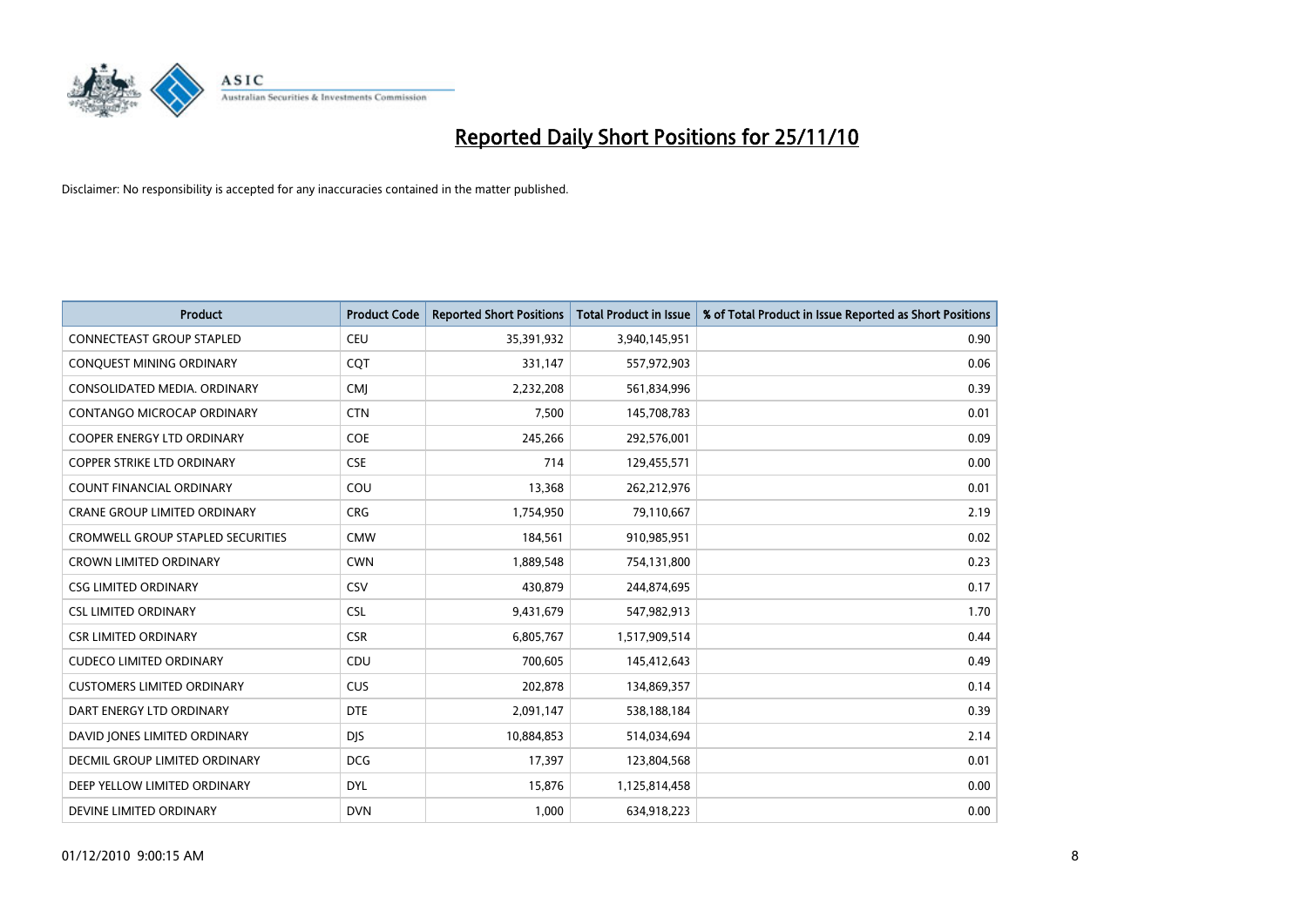

| <b>Product</b>                       | <b>Product Code</b> | <b>Reported Short Positions</b> | <b>Total Product in Issue</b> | % of Total Product in Issue Reported as Short Positions |
|--------------------------------------|---------------------|---------------------------------|-------------------------------|---------------------------------------------------------|
| DEXUS PROPERTY GROUP STAPLED UNITS   | <b>DXS</b>          | 12,752,981                      | 4,839,024,176                 | 0.26                                                    |
| DISCOVERY METALS LTD ORDINARY        | <b>DML</b>          | 740,873                         | 347,502,585                   | 0.21                                                    |
| DOMINION MINING ORDINARY             | <b>DOM</b>          | 97,876                          | 103,520,259                   | 0.10                                                    |
| DOMINO PIZZA ENTERPR ORDINARY        | <b>DMP</b>          | 3                               | 68,407,674                    | 0.00                                                    |
| DOWNER EDI LIMITED ORDINARY          | <b>DOW</b>          | 1,731,208                       | 343,178,483                   | 0.49                                                    |
| DUET GROUP STAPLED US PROHIBIT.      | <b>DUE</b>          | 2,179,445                       | 887,304,690                   | 0.24                                                    |
| <b>DULUXGROUP LIMITED ORDINARY</b>   | <b>DLX</b>          | 657,497                         | 366,992,120                   | 0.18                                                    |
| DYESOL LIMITED ORDINARY              | <b>DYE</b>          | 340,000                         | 143,379,333                   | 0.24                                                    |
| EASTERN STAR GAS ORDINARY            | ESG                 | 3,452,212                       | 991,567,041                   | 0.33                                                    |
| EDT RETAIL TRUST UNITS               | <b>EDT</b>          | 99,457                          | 4,700,290,868                 | 0.00                                                    |
| <b>ELDERS LIMITED ORDINARY</b>       | <b>ELD</b>          | 17,001,944                      | 448,598,480                   | 3.78                                                    |
| ELDORADO GOLD CORP CDI 1:1           | EAU                 | 18,399                          | 20,934,663                    | 0.08                                                    |
| ELIXIR PETROLEUM LTD ORDINARY        | <b>EXR</b>          | 324,400                         | 188,988,472                   | 0.17                                                    |
| <b>EMECO HOLDINGS ORDINARY</b>       | <b>EHL</b>          | 72,467                          | 631,237,586                   | 0.01                                                    |
| <b>ENCOUNTER RESOURCES ORDINARY</b>  | <b>ENR</b>          | 147,551                         | 91,494,360                    | 0.16                                                    |
| ENERGY RESOURCES ORDINARY 'A'        | <b>ERA</b>          | 2,020,103                       | 190,737,934                   | 1.06                                                    |
| <b>ENERGY WORLD CORPOR, ORDINARY</b> | <b>EWC</b>          | 425,805                         | 1,561,166,672                 | 0.02                                                    |
| <b>ENTEK ENERGY LTD ORDINARY</b>     | <b>ETE</b>          | 489,903                         | 287,692,535                   | 0.17                                                    |
| <b>ENTELLECT SOLUTIONS ORDINARY</b>  | <b>ESN</b>          | 464,050                         | 1,740,334,200                 | 0.03                                                    |
| <b>ENVESTRA LIMITED ORDINARY</b>     | <b>ENV</b>          | 1,520,937                       | 1,430,398,609                 | 0.10                                                    |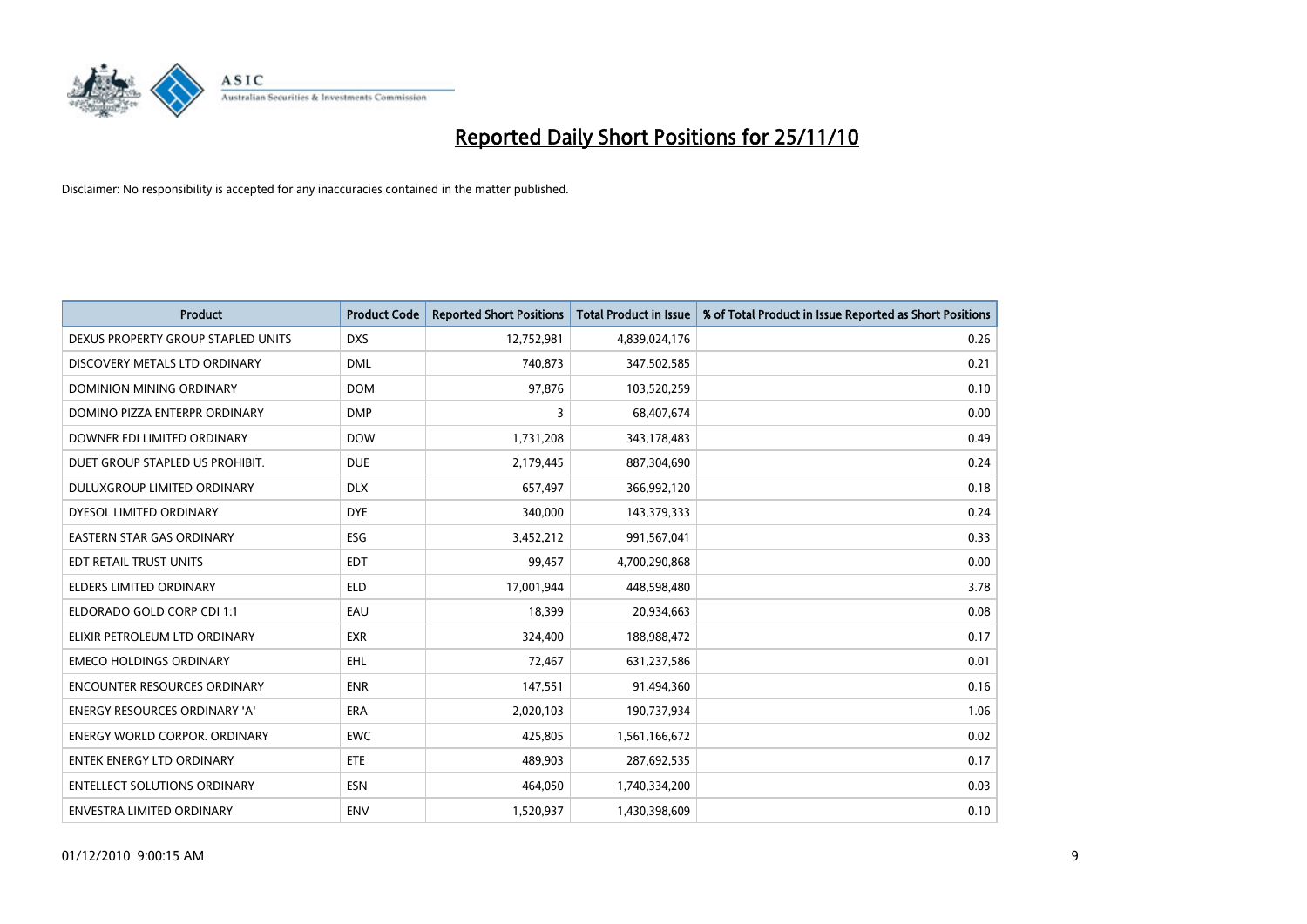

| Product                                   | <b>Product Code</b> | <b>Reported Short Positions</b> | <b>Total Product in Issue</b> | % of Total Product in Issue Reported as Short Positions |
|-------------------------------------------|---------------------|---------------------------------|-------------------------------|---------------------------------------------------------|
| EQUINOX MINERALS LTD CHESS DEPOSITARY INT | EON                 | 3,453,375                       | 708,378,211                   | 0.48                                                    |
| EVEREST FINANCIAL ORDINARY                | <b>EFG</b>          | 4,300                           | 251,442,316                   | 0.00                                                    |
| EXTRACT RESOURCES ORDINARY                | <b>EXT</b>          | 702,838                         | 243,302,298                   | 0.29                                                    |
| FAIRFAX MEDIA LTD ORDINARY                | <b>FXI</b>          | 283,997,870                     | 2,351,955,725                 | 12.07                                                   |
| <b>FANTASTIC HOLDINGS ORDINARY</b>        | <b>FAN</b>          | 3,000                           | 102,693,495                   | 0.00                                                    |
| FERRAUS LIMITED ORDINARY                  | <b>FRS</b>          | 370                             | 205,700,890                   | 0.00                                                    |
| FISHER & PAYKEL APP. ORDINARY             | <b>FPA</b>          | 10,308,313                      | 724,235,162                   | 1.43                                                    |
| FISHER & PAYKEL H. ORDINARY               | <b>FPH</b>          | 2,099,156                       | 517,444,890                   | 0.41                                                    |
| FKP PROPERTY GROUP STAPLED SECURITIES     | <b>FKP</b>          | 3,849,809                       | 1,174,033,185                 | 0.32                                                    |
| FLEETWOOD CORP ORDINARY                   | <b>FWD</b>          | 88,689                          | 57,281,484                    | 0.16                                                    |
| FLETCHER BUILDING ORDINARY                | <b>FBU</b>          | 791,862                         | 611,250,393                   | 0.12                                                    |
| FLEXIGROUP LIMITED ORDINARY               | <b>FXL</b>          | 33,179                          | 275,472,492                   | 0.01                                                    |
| <b>FLIGHT CENTRE ORDINARY</b>             | <b>FLT</b>          | 2,632,319                       | 99,787,921                    | 2.63                                                    |
| FLINDERS MINES LTD ORDINARY               | <b>FMS</b>          | 20,983,312                      | 1,820,149,571                 | 1.15                                                    |
| FOCUS MINERALS LTD ORDINARY               | <b>FML</b>          | 224,053                         | 2,865,543,210                 | 0.01                                                    |
| <b>FORGE GROUP LIMITED ORDINARY</b>       | FGE                 |                                 | 82,814,014                    | 0.00                                                    |
| FORTE ENERGY NL ORDINARY                  | <b>FTE</b>          | 2,658,986                       | 580,658,031                   | 0.46                                                    |
| FORTESCUE METALS GRP ORDINARY             | <b>FMG</b>          | 9,082,501                       | 3,111,805,238                 | 0.25                                                    |
| <b>FOSTER'S GROUP ORDINARY</b>            | FGL                 | 6,536,253                       | 1,930,723,313                 | 0.35                                                    |
| FTD CORPORATION ORDINARY                  | <b>FTD</b>          | 8,088                           | 100,421,069                   | 0.01                                                    |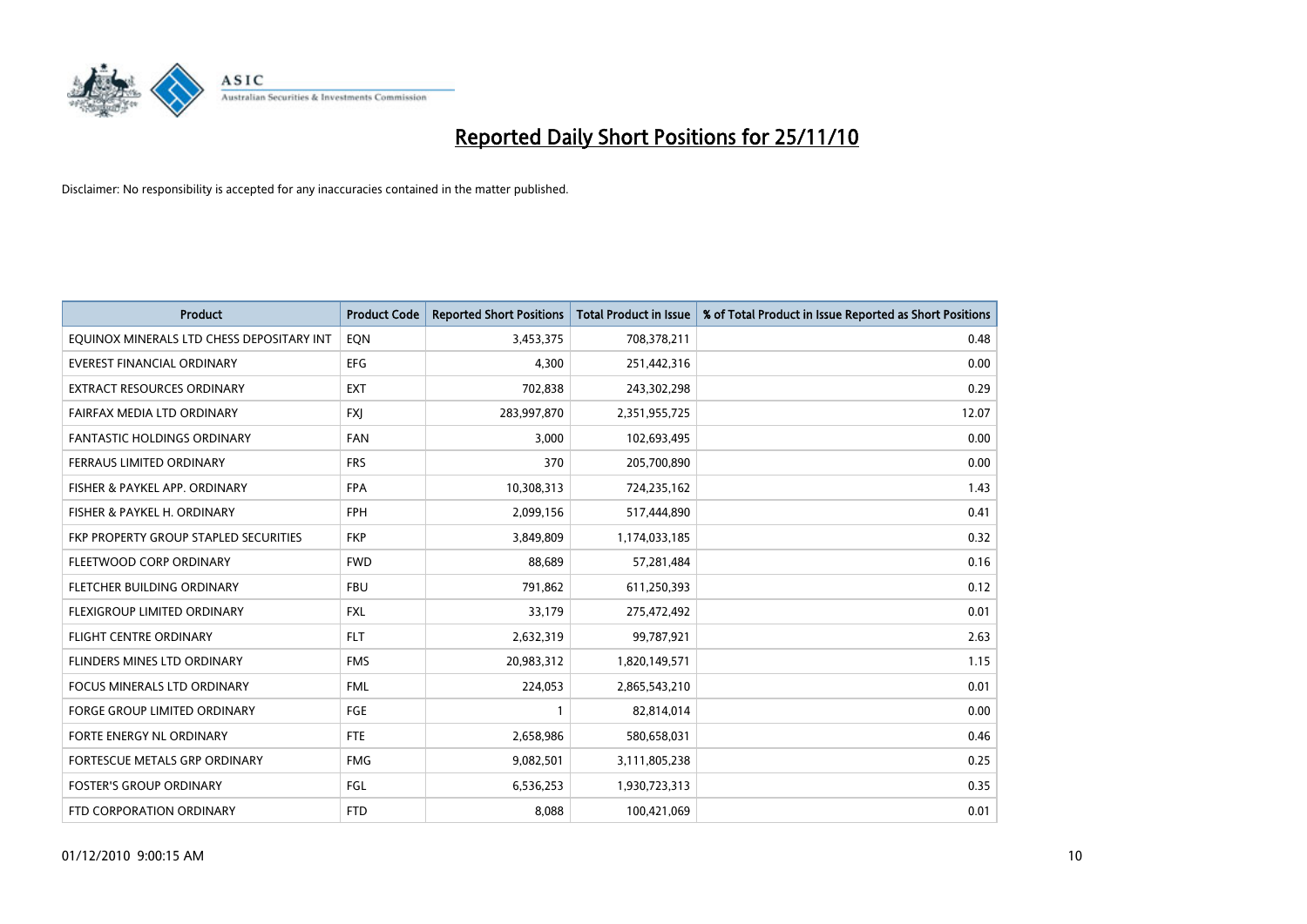

| <b>Product</b>                                   | <b>Product Code</b> | <b>Reported Short Positions</b> | Total Product in Issue | % of Total Product in Issue Reported as Short Positions |
|--------------------------------------------------|---------------------|---------------------------------|------------------------|---------------------------------------------------------|
| <b>FUNTASTIC LIMITED ORDINARY</b>                | <b>FUN</b>          | 322,528                         | 340,997,682            | 0.09                                                    |
| <b>G.U.D. HOLDINGS ORDINARY</b>                  | <b>GUD</b>          | 163,504                         | 68,426,721             | 0.23                                                    |
| <b>GALAXY RESOURCES ORDINARY</b>                 | <b>GXY</b>          | 601,652                         | 191,903,358            | 0.30                                                    |
| <b>GEODYNAMICS LIMITED ORDINARY</b>              | GDY                 | 344,650                         | 292,840,219            | 0.12                                                    |
| <b>GINDALBIE METALS LTD ORDINARY</b>             | GBG                 | 8,986,075                       | 850,108,099            | 1.05                                                    |
| <b>GIRALIA RESOURCES NL ORDINARY</b>             | GIR                 | 295,189                         | 181,160,170            | 0.16                                                    |
| <b>GLOBAL MINING ORDINARY</b>                    | <b>GMI</b>          | 8,951                           | 191,820,968            | 0.00                                                    |
| <b>GLOUCESTER COAL ORDINARY</b>                  | GCL                 | 253,053                         | 140,447,062            | 0.18                                                    |
| <b>GME RESOURCES LTD ORDINARY</b>                | <b>GME</b>          | 800                             | 302,352,750            | 0.00                                                    |
| <b>GOLDEN GATE PETROL ORDINARY</b>               | GGP                 | 11,538                          | 1,067,159,955          | 0.00                                                    |
| <b>GOLDEN WEST RESOURCE ORDINARY</b>             | <b>GWR</b>          | 1,617                           | 164,606,127            | 0.00                                                    |
| <b>GOODMAN FIELDER, ORDINARY</b>                 | GFF                 | 13,566,012                      | 1,380,386,438          | 0.99                                                    |
| <b>GOODMAN GROUP STAPLED US PROHIBIT.</b>        | <b>GMG</b>          | 4,276,432                       | 6,369,751,394          | 0.06                                                    |
| <b>GPT GROUP STAPLED SEC.</b>                    | <b>GPT</b>          | 9,145,804                       | 1,855,529,431          | 0.49                                                    |
| <b>GRAINCORP LIMITED A CLASS ORDINARY</b>        | <b>GNC</b>          | 182,915                         | 198,318,900            | 0.10                                                    |
| <b>GRANGE RESOURCES. ORDINARY</b>                | GRR                 | 1,497,076                       | 1,152,077,403          | 0.13                                                    |
| <b>GREENLAND MIN EN LTD ORDINARY</b>             | GGG                 | 726,847                         | 271,271,502            | 0.26                                                    |
| <b>GRYPHON MINERALS LTD ORDINARY</b>             | GRY                 | 28,557                          | 289,272,058            | 0.01                                                    |
| <b>GUINNESS PEAT GROUP. CHESS DEPOSITARY INT</b> | <b>GPG</b>          | 55                              | 304,490,416            | 0.00                                                    |
| <b>GUNNS LIMITED ORDINARY</b>                    | <b>GNS</b>          | 13,763,104                      | 806,734,892            | 1.70                                                    |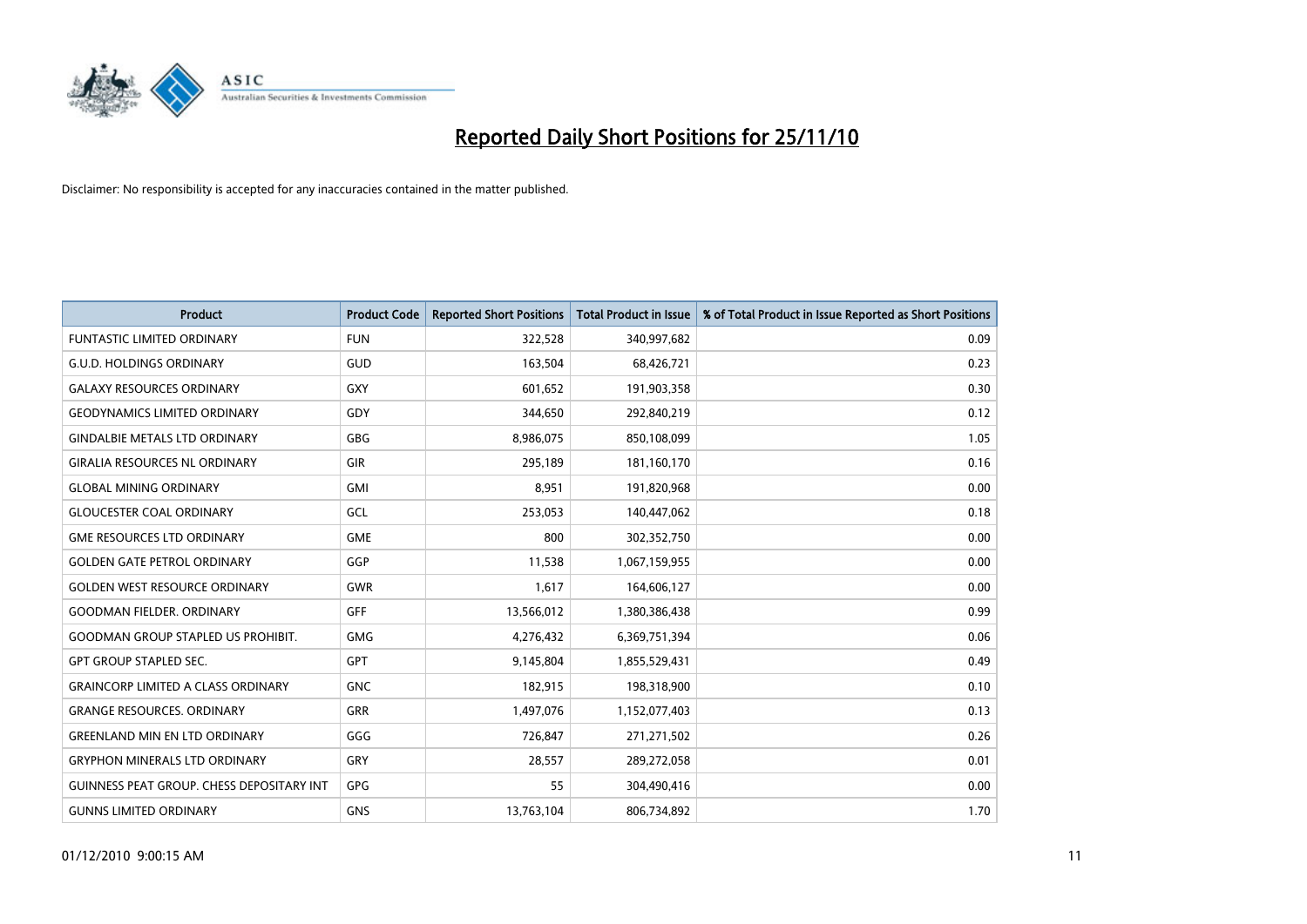

| <b>Product</b>                        | <b>Product Code</b> | <b>Reported Short Positions</b> | Total Product in Issue | % of Total Product in Issue Reported as Short Positions |
|---------------------------------------|---------------------|---------------------------------|------------------------|---------------------------------------------------------|
| <b>GWA GROUP LTD ORDINARY</b>         | <b>GWA</b>          | 2,584,863                       | 301,102,514            | 0.86                                                    |
| HARVEY NORMAN ORDINARY                | <b>HVN</b>          | 28,269,013                      | 1,062,316,784          | 2.65                                                    |
| HASTIE GROUP LIMITED ORDINARY         | <b>HST</b>          | 930,719                         | 239,716,924            | 0.39                                                    |
| HASTINGS DIVERSIFIED STAPLED SECURITY | <b>HDF</b>          | 277,184                         | 518,300,758            | 0.04                                                    |
| <b>HEARTWARE INT INC CDI 35:1</b>     | <b>HIN</b>          | 272,008                         | 66,059,280             | 0.41                                                    |
| <b>HENDERSON GROUP CDI 1:1</b>        | <b>HGG</b>          | 6,089,348                       | 560,588,825            | 1.07                                                    |
| HFA HOLDINGS LIMITED ORDINARY         | <b>HFA</b>          | 1,820,937                       | 469,330,170            | 0.38                                                    |
| <b>HIGHLANDS PACIFIC ORDINARY</b>     | <b>HIG</b>          | 2,382,805                       | 685,407,148            | 0.35                                                    |
| HILLGROVE RES LTD ORDINARY            | <b>HGO</b>          | 3,800,396                       | 540,803,911            | 0.71                                                    |
| HILLS HOLDINGS LTD ORDINARY           | <b>HIL</b>          | 168,405                         | 248,676,841            | 0.06                                                    |
| HORIZON OIL LIMITED ORDINARY          | <b>HZN</b>          | 3,271,166                       | 1,130,311,515          | 0.29                                                    |
| <b>ICON ENERGY LIMITED ORDINARY</b>   | <b>ICN</b>          | 67,000                          | 439,801,394            | 0.02                                                    |
| <b>IINET LIMITED ORDINARY</b>         | <b>IIN</b>          | 1,379,985                       | 151,963,119            | 0.90                                                    |
| <b>ILUKA RESOURCES ORDINARY</b>       | ILU                 | 4,711,652                       | 418,700,517            | 1.10                                                    |
| IMF (AUSTRALIA) LTD ORDINARY          | <b>IMF</b>          | 339,897                         | 122,496,819            | 0.28                                                    |
| <b>IMX RESOURCES LTD ORDINARY</b>     | <b>IXR</b>          | 20,000                          | 262,552,803            | 0.01                                                    |
| <b>INCITEC PIVOT ORDINARY</b>         | IPL                 | 2,223,732                       | 1,628,730,107          | 0.11                                                    |
| INDAGO RESOURCES LTD ORDINARY         | IDG                 | 8,179                           | 78,383,343             | 0.01                                                    |
| <b>INDEPENDENCE GROUP ORDINARY</b>    | <b>IGO</b>          | 593,783                         | 135,600,972            | 0.41                                                    |
| <b>INDOPHIL RESOURCES ORDINARY</b>    | <b>IRN</b>          | 351,944                         | 471,445,763            | 0.07                                                    |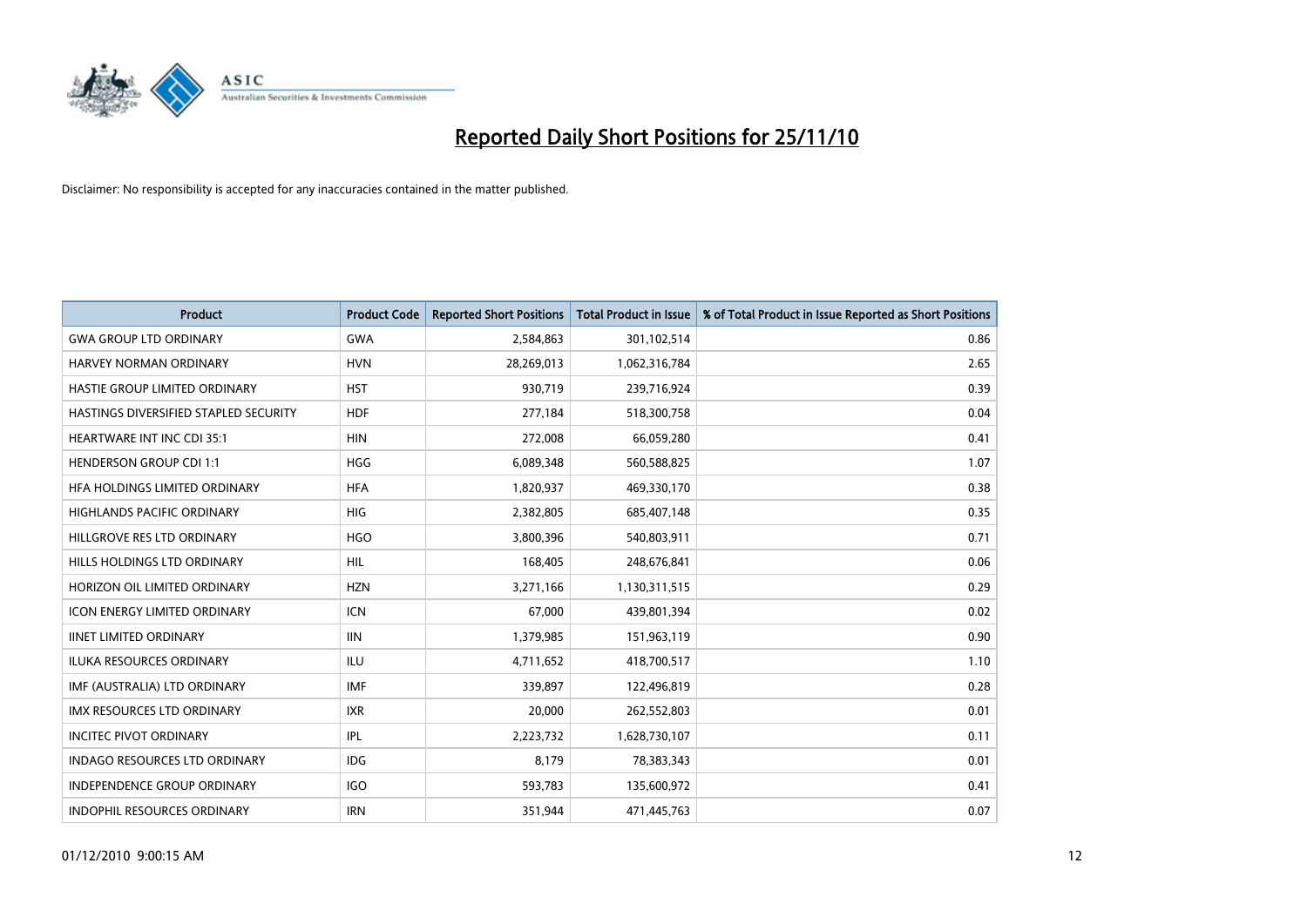

| Product                                | <b>Product Code</b> | <b>Reported Short Positions</b> | Total Product in Issue | % of Total Product in Issue Reported as Short Positions |
|----------------------------------------|---------------------|---------------------------------|------------------------|---------------------------------------------------------|
| INDUSTREA LIMITED DEFERRED SETTLEMENT  | <b>IDLDA</b>        | 149,924                         | 363,882,058            | 0.04                                                    |
| INFIGEN ENERGY STAPLED SECURITIES      | <b>IFN</b>          | 7,164,240                       | 761,222,569            | 0.93                                                    |
| <b>INFRATIL LIMITED ORDINARY</b>       | <b>IFZ</b>          | 110,589                         | 601,616,935            | 0.02                                                    |
| ING INDUSTRIAL FUND UNITS              | <b>IIF</b>          | 2,307,546                       | 2,592,249,647          | 0.08                                                    |
| ING OFFICE FUND STAPLED SECURITIES     | <b>IOF</b>          | 1,942,389                       | 2,729,071,212          | 0.07                                                    |
| ING RE COM GROUP STAPLED SECURITIES    | ILF                 | 9,075                           | 441,029,194            | 0.00                                                    |
| <b>INSURANCE AUSTRALIA ORDINARY</b>    | IAG                 | 5,109,500                       | 2,079,034,021          | 0.24                                                    |
| INTEGRA MINING LTD. ORDINARY           | <b>IGR</b>          | 1,647,880                       | 755,792,394            | 0.20                                                    |
| <b>INTOLL GROUP STAPLED SECURITIES</b> | <b>ITO</b>          | 4,001,076                       | 2,261,732,048          | 0.17                                                    |
| <b>INTREPID MINES ORDINARY</b>         | <b>IAU</b>          | 2,546,608                       | 433,807,670            | 0.58                                                    |
| <b>INVOCARE LIMITED ORDINARY</b>       | <b>IVC</b>          | 925,668                         | 102,421,288            | 0.88                                                    |
| <b>ION LIMITED ORDINARY</b>            | <b>ION</b>          | 164,453                         | 256,365,105            | 0.06                                                    |
| <b>IOOF HOLDINGS LTD ORDINARY</b>      | IFL.                | 1,539,543                       | 229,794,395            | 0.67                                                    |
| <b>IRESS MARKET TECH. ORDINARY</b>     | <b>IRE</b>          | 2,059,067                       | 126,018,142            | 1.63                                                    |
| <b>IRON ORE HOLDINGS ORDINARY</b>      | <b>IOH</b>          | 15,139                          | 135,482,449            | 0.01                                                    |
| <b>ISHARES MSCI EAFE CDI 1:1</b>       | <b>IVE</b>          | 75,419                          | 590,400,000            | 0.01                                                    |
| ISHARES MSCI EM MKTS CDI 1:1           | <b>IEM</b>          | 7,953                           | 425,700,000            | 0.00                                                    |
| <b>ISOFT GROUP LIMITED ORDINARY</b>    | <b>ISF</b>          | 21,301,923                      | 1,070,595,874          | 1.98                                                    |
| <b>IVANHOE AUSTRALIA ORDINARY</b>      | <b>IVA</b>          | 422,827                         | 418,410,103            | 0.10                                                    |
| <b>JABIRU METALS LTD ORDINARY</b>      | <b>JML</b>          | 21,890                          | 552,619,180            | 0.00                                                    |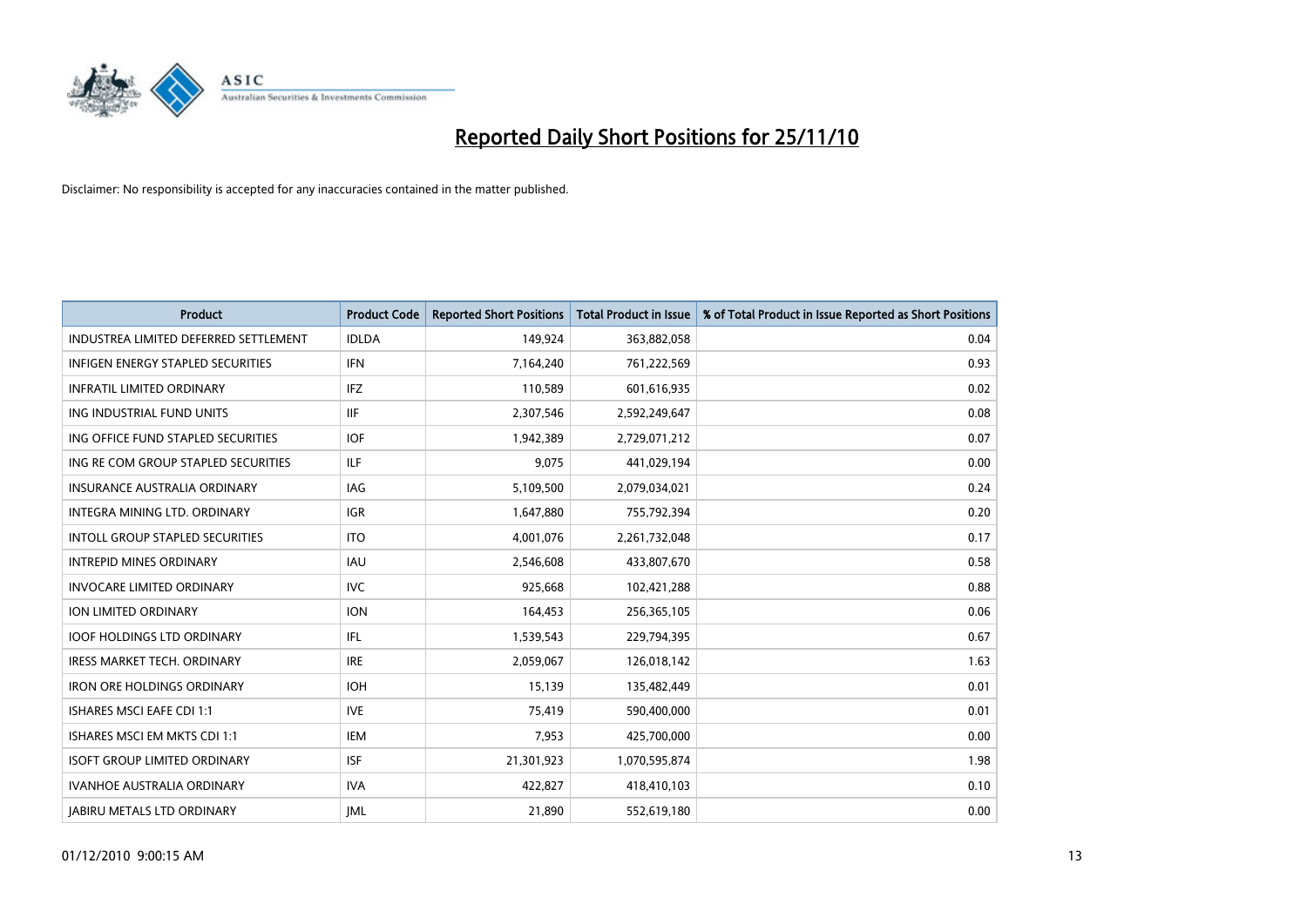

| Product                                         | <b>Product Code</b> | <b>Reported Short Positions</b> | Total Product in Issue | % of Total Product in Issue Reported as Short Positions |
|-------------------------------------------------|---------------------|---------------------------------|------------------------|---------------------------------------------------------|
| <b>JAMES HARDIE INDUST CHESS DEPOSITARY INT</b> | <b>IHX</b>          | 9,970,326                       | 435,772,324            | 2.28                                                    |
| <b>JAMESON RESOURCES ORDINARY</b>               | <b>JAL</b>          | 1,600,000                       | 63,885,910             | 2.50                                                    |
| <b>JB HI-FI LIMITED ORDINARY</b>                | <b>IBH</b>          | 9,323,584                       | 109,223,945            | 8.54                                                    |
| KAGARA LTD ORDINARY                             | KZL                 | 3,149,338                       | 707,789,717            | 0.43                                                    |
| KAROON GAS AUSTRALIA ORDINARY                   | <b>KAR</b>          | 177,372                         | 217,295,769            | 0.08                                                    |
| KATHMANDU HOLD LTD ORDINARY                     | <b>KMD</b>          | 293,734                         | 200,000,000            | 0.14                                                    |
| <b>KEYBRIDGE CAPITAL ORDINARY</b>               | <b>KBC</b>          | 5.999                           | 172,070,564            | 0.00                                                    |
| KIMBERLEY METALS LTD ORDINARY                   | <b>KBL</b>          | 2,609                           | 161,356,672            | 0.00                                                    |
| KINGSGATE CONSOLID. ORDINARY                    | <b>KCN</b>          | 1,583,298                       | 101,087,786            | 1.57                                                    |
| LEIGHTON HOLDINGS ORDINARY                      | LEI                 | 4,752,932                       | 300,869,799            | 1.56                                                    |
| LEND LEASE GROUP UNIT/ORD STAPLED               | <b>LLC</b>          | 1,426,482                       | 565,558,754            | 0.25                                                    |
| LINC ENERGY LTD ORDINARY                        | <b>LNC</b>          | 1,613,741                       | 497,460,572            | 0.32                                                    |
| LIQUEFIED NATURAL ORDINARY                      | LNG                 | 6,203                           | 213,339,015            | 0.00                                                    |
| LYNAS CORPORATION ORDINARY                      | <b>LYC</b>          | 19,986,399                      | 1,656,999,093          | 1.21                                                    |
| MAC SERVICES (THE) ORDINARY                     | <b>MSL</b>          | 65,425                          | 165,966,692            | 0.04                                                    |
| MACARTHUR COAL ORDINARY                         | <b>MCC</b>          | 1,247,253                       | 299,476,903            | 0.41                                                    |
| <b>MACMAHON HOLDINGS ORDINARY</b>               | <b>MAH</b>          | 2,528,954                       | 733,711,705            | 0.35                                                    |
| MACQ ATLAS ROADS GRP ORDINARY STAPLED           | <b>MOA</b>          | 961,286                         | 452,345,907            | 0.21                                                    |
| MACOUARIE GROUP LTD ORDINARY                    | <b>MOG</b>          | 3,699,943                       | 345,868,936            | 1.05                                                    |
| <b>MANTRA RESOURCES ORDINARY</b>                | <b>MRU</b>          | 4.526                           | 130,229,188            | 0.00                                                    |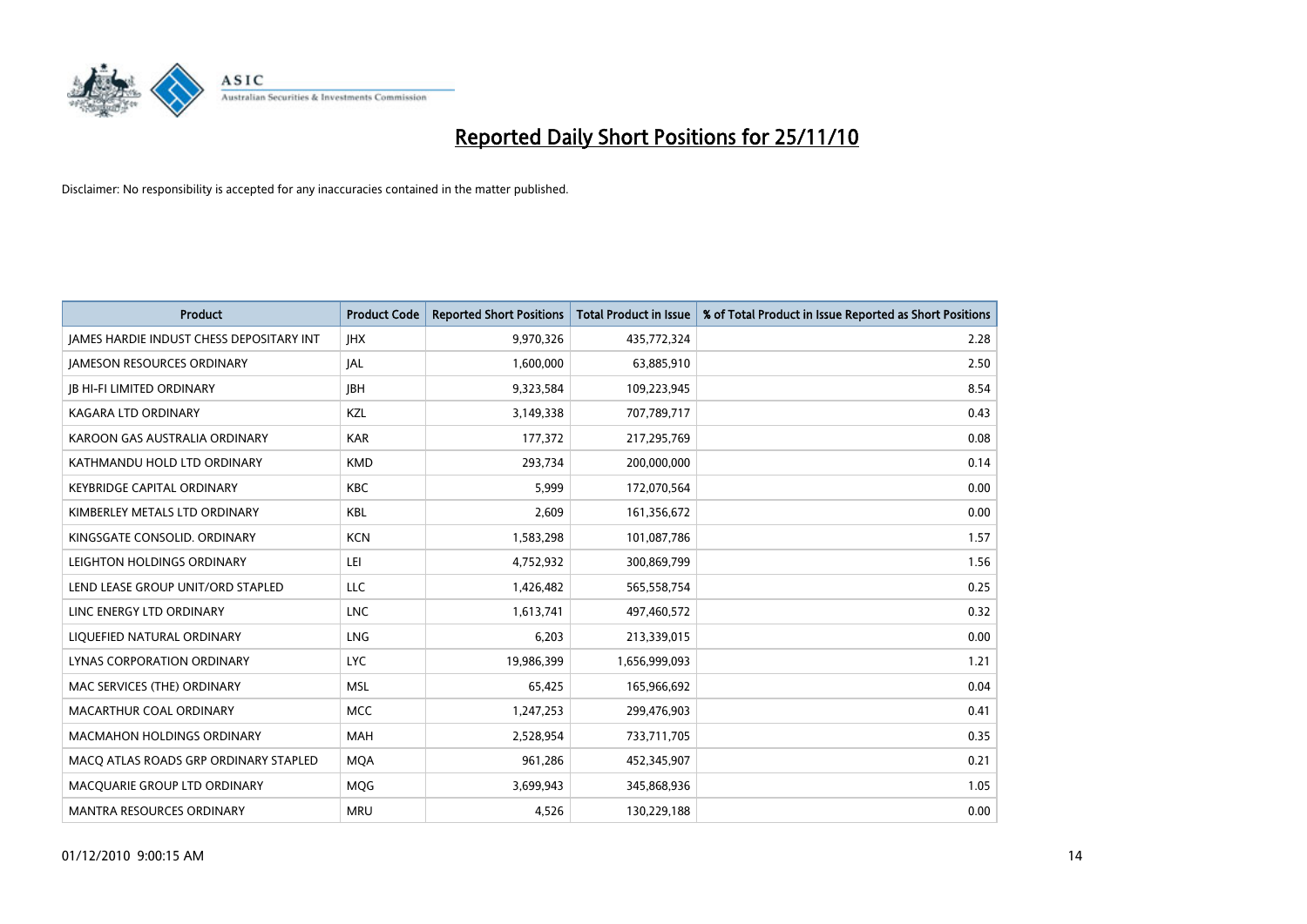

| Product                              | <b>Product Code</b> | <b>Reported Short Positions</b> | Total Product in Issue | % of Total Product in Issue Reported as Short Positions |
|--------------------------------------|---------------------|---------------------------------|------------------------|---------------------------------------------------------|
| MAP GROUP STAPLED US PROHIBIT.       | <b>MAP</b>          | 1,615,491                       | 1,861,210,782          | 0.09                                                    |
| <b>MARENGO MINING ORDINARY</b>       | <b>MGO</b>          | 30,631                          | 738,810,863            | 0.00                                                    |
| <b>MARION ENERGY ORDINARY</b>        | <b>MAE</b>          | 356,694                         | 429,822,043            | 0.08                                                    |
| MCMILLAN SHAKESPEARE ORDINARY        | <b>MMS</b>          | 177,161                         | 67,874,101             | 0.26                                                    |
| <b>MCPHERSON'S LTD ORDINARY</b>      | <b>MCP</b>          | 17,941                          | 71,651,758             | 0.02                                                    |
| MEDUSA MINING LTD ORDINARY           | <b>MML</b>          | 1,613,367                       | 187,793,911            | 0.86                                                    |
| MELBOURNE IT LIMITED ORDINARY        | <b>MLB</b>          | 159,636                         | 80,031,955             | 0.20                                                    |
| MEO AUSTRALIA LTD ORDINARY           | <b>MEO</b>          | 1,668,470                       | 477,220,955            | 0.34                                                    |
| <b>MERMAID MARINE ORDINARY</b>       | <b>MRM</b>          | 230,157                         | 202,182,138            | 0.10                                                    |
| MESOBLAST LIMITED ORDINARY           | <b>MSB</b>          | 23,568                          | 158,140,556            | 0.01                                                    |
| METALS X LIMITED ORDINARY            | <b>MLX</b>          | 326,940                         | 1,365,661,782          | 0.03                                                    |
| METCASH LIMITED ORDINARY             | <b>MTS</b>          | 21,796,645                      | 768,719,951            | 2.81                                                    |
| METGASCO LIMITED ORDINARY            | <b>MEL</b>          | 235,435                         | 250,803,468            | 0.09                                                    |
| METMINCO LIMITED ORDINARY            | <b>MNC</b>          | 4,210,386                       | 836,622,979            | 0.51                                                    |
| MICLYN EXP OFFSHR ORDINARY           | <b>MIO</b>          | 215,163                         | 271,700,000            | 0.08                                                    |
| MINARA RESOURCES ORDINARY            | <b>MRE</b>          | 6,067,609                       | 1,167,783,517          | 0.52                                                    |
| MINCOR RESOURCES NL ORDINARY         | <b>MCR</b>          | 327,279                         | 200,608,804            | 0.16                                                    |
| MINERAL DEPOSITS DEFERRED SETTLEMENT | <b>MDLDC</b>        | 191,591                         | 60,694,167             | 0.31                                                    |
| MINERAL RESOURCES, ORDINARY          | <b>MIN</b>          | 118,820                         | 168,029,485            | 0.06                                                    |
| MIRABELA NICKEL LTD ORDINARY         | <b>MBN</b>          | 8,593,316                       | 491,561,237            | 1.72                                                    |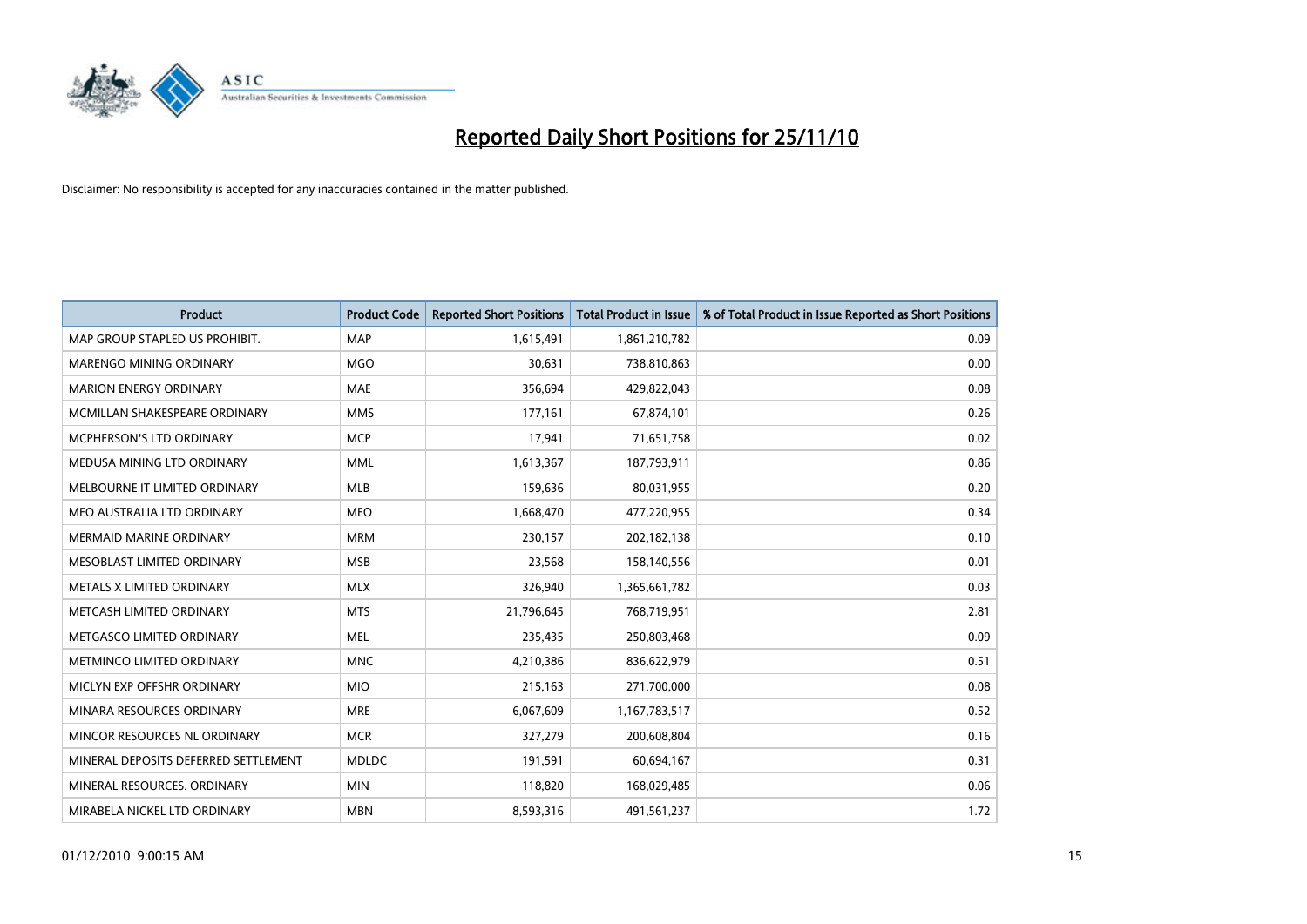

| Product                            | <b>Product Code</b> | <b>Reported Short Positions</b> | <b>Total Product in Issue</b> | % of Total Product in Issue Reported as Short Positions |
|------------------------------------|---------------------|---------------------------------|-------------------------------|---------------------------------------------------------|
| MIRVAC GROUP STAPLED SECURITIES    | <b>MGR</b>          | 6,712,817                       | 3,415,819,357                 | 0.19                                                    |
| MOLOPO ENERGY LTD ORDINARY         | <b>MPO</b>          | 693,612                         | 250,972,584                   | 0.27                                                    |
| <b>MONADELPHOUS GROUP ORDINARY</b> | <b>MND</b>          | 591,035                         | 87,521,827                    | 0.67                                                    |
| MORTGAGE CHOICE LTD ORDINARY       | <b>MOC</b>          | 15,141                          | 119,948,255                   | 0.02                                                    |
| <b>MOUNT GIBSON IRON ORDINARY</b>  | <b>MGX</b>          | 2,983,682                       | 1,082,570,693                 | 0.28                                                    |
| MURCHISON METALS LTD ORDINARY      | <b>MMX</b>          | 9,078,473                       | 435,884,268                   | 2.08                                                    |
| <b>MYER HOLDINGS LTD ORDINARY</b>  | <b>MYR</b>          | 18,210,037                      | 582,097,884                   | 3.11                                                    |
| <b>MYSTATE LIMITED ORDINARY</b>    | <b>MYS</b>          | 1,400                           | 67,439,158                    | 0.00                                                    |
| NATIONAL AUST. BANK ORDINARY       | <b>NAB</b>          | 10,876,618                      | 2,137,640,047                 | 0.53                                                    |
| NATURAL FUEL LIMITED ORDINARY      | <b>NFL</b>          |                                 | 721,912                       | 0.00                                                    |
| NAVIGATOR RESOURCES ORDINARY       | <b>NAV</b>          | 540,000                         | 439,984,771                   | 0.12                                                    |
| NAVITAS LIMITED ORDINARY           | <b>NVT</b>          | 1,053,488                       | 342,450,567                   | 0.31                                                    |
| NEPTUNE MARINE ORDINARY            | <b>NMS</b>          | 2,024,949                       | 442,245,734                   | 0.45                                                    |
| NEW HOPE CORPORATION ORDINARY      | <b>NHC</b>          | 456,302                         | 830,230,549                   | 0.06                                                    |
| NEW ZEALAND OIL& GAS ORDINARY      | <b>NZO</b>          | 95,781                          | 394,013,823                   | 0.02                                                    |
| NEWCREST MINING ORDINARY           | <b>NCM</b>          | 3,997,100                       | 765,211,675                   | 0.48                                                    |
| NEWS CORP A NON-VOTING CDI         | <b>NWSLV</b>        | 200,568                         | 1,828,204,254                 | 0.01                                                    |
| NEWS CORP B VOTING CDI             | <b>NWS</b>          | 6,721,949                       | 798,520,953                   | 0.85                                                    |
| NEXBIS LIMITED ORDINARY            | <b>NBS</b>          | 63,733                          | 798,356,704                   | 0.01                                                    |
| NEXUS ENERGY LIMITED ORDINARY      | <b>NXS</b>          | 4,876,270                       | 1,020,257,304                 | 0.48                                                    |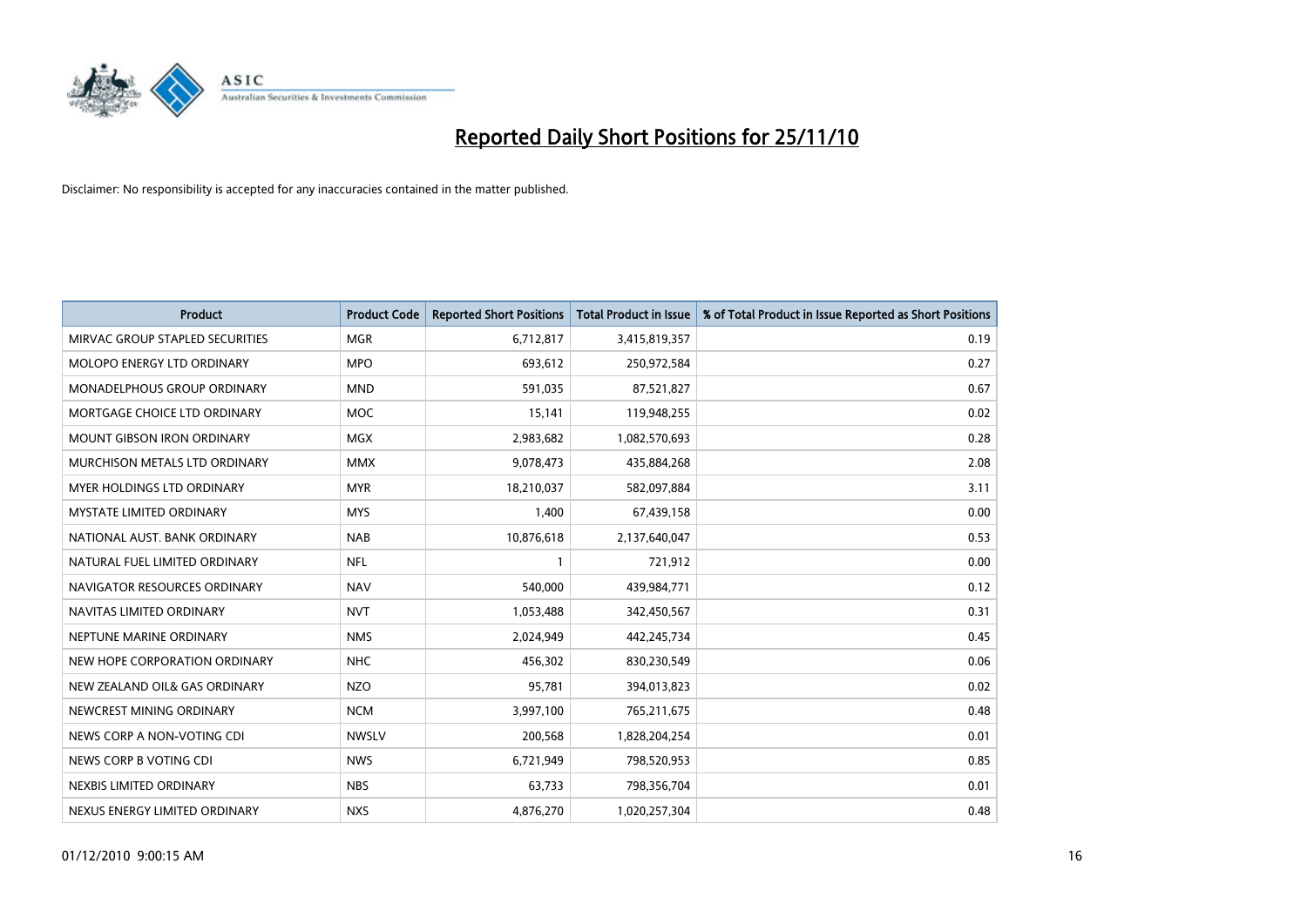

| <b>Product</b>                        | <b>Product Code</b> | <b>Reported Short Positions</b> | Total Product in Issue | % of Total Product in Issue Reported as Short Positions |
|---------------------------------------|---------------------|---------------------------------|------------------------|---------------------------------------------------------|
| NIB HOLDINGS LIMITED ORDINARY         | <b>NHF</b>          | 6,286                           | 495,294,322            | 0.00                                                    |
| NICK SCALI LIMITED ORDINARY           | <b>NCK</b>          | 35,846                          | 81,000,000             | 0.04                                                    |
| NIDO PETROLEUM ORDINARY               | <b>NDO</b>          | 53,463                          | 1,266,550,321          | 0.00                                                    |
| NKWE PLATINUM 10C US COMMON           | <b>NKP</b>          | 240,577                         | 559,651,184            | 0.05                                                    |
| NORTHERN CREST ORDINARY               | <b>NOC</b>          | 9.097                           | 116,074,781            | 0.01                                                    |
| NORTHERN ENERGY CORP ORDINARY         | <b>NEC</b>          | 15,000                          | 128,420,838            | 0.01                                                    |
| NORTHERN IRON LTD ORDINARY            | <b>NFE</b>          | 1,341,136                       | 336,035,503            | 0.40                                                    |
| NOVOGEN LIMITED ORDINARY              | <b>NRT</b>          | 56,449                          | 102,125,894            | 0.06                                                    |
| NRW HOLDINGS LIMITED ORDINARY         | <b>NWH</b>          | 1,000,795                       | 251,223,000            | 0.39                                                    |
| NUFARM LIMITED ORDINARY               | <b>NUF</b>          | 4,054,868                       | 261,775,731            | 1.55                                                    |
| NUPLEX INDUSTRIES ORDINARY            | <b>NPX</b>          | 124,582                         | 195,060,783            | 0.06                                                    |
| NYOTA MINERALS LTD ORDINARY           | <b>NYO</b>          | 419,236                         | 453,310,583            | 0.09                                                    |
| OAKTON LIMITED ORDINARY               | <b>OKN</b>          | 610,669                         | 93,674,235             | 0.65                                                    |
| OCEANAGOLD CORP. CHESS DEPOSITARY INT | <b>OGC</b>          | 313,331                         | 261,897,612            | 0.12                                                    |
| OCEANIA CAPITAL LTD ORDINARY          | <b>OCP</b>          | 2,500                           | 91,921,295             | 0.00                                                    |
| OIL SEARCH LTD ORDINARY               | <b>OSH</b>          | 16,949,512                      | 1,312,888,303          | 1.24                                                    |
| OM HOLDINGS LIMITED ORDINARY          | OMH                 | 1,312,337                       | 503,085,150            | 0.28                                                    |
| ONESTEEL LIMITED ORDINARY             | <b>OST</b>          | 2,183,441                       | 1,334,683,421          | 0.15                                                    |
| ORICA LIMITED ORDINARY                | ORI                 | 1,298,016                       | 362,100,430            | 0.32                                                    |
| ORIGIN ENERGY ORDINARY                | <b>ORG</b>          | 5,638,733                       | 884.477.012            | 0.62                                                    |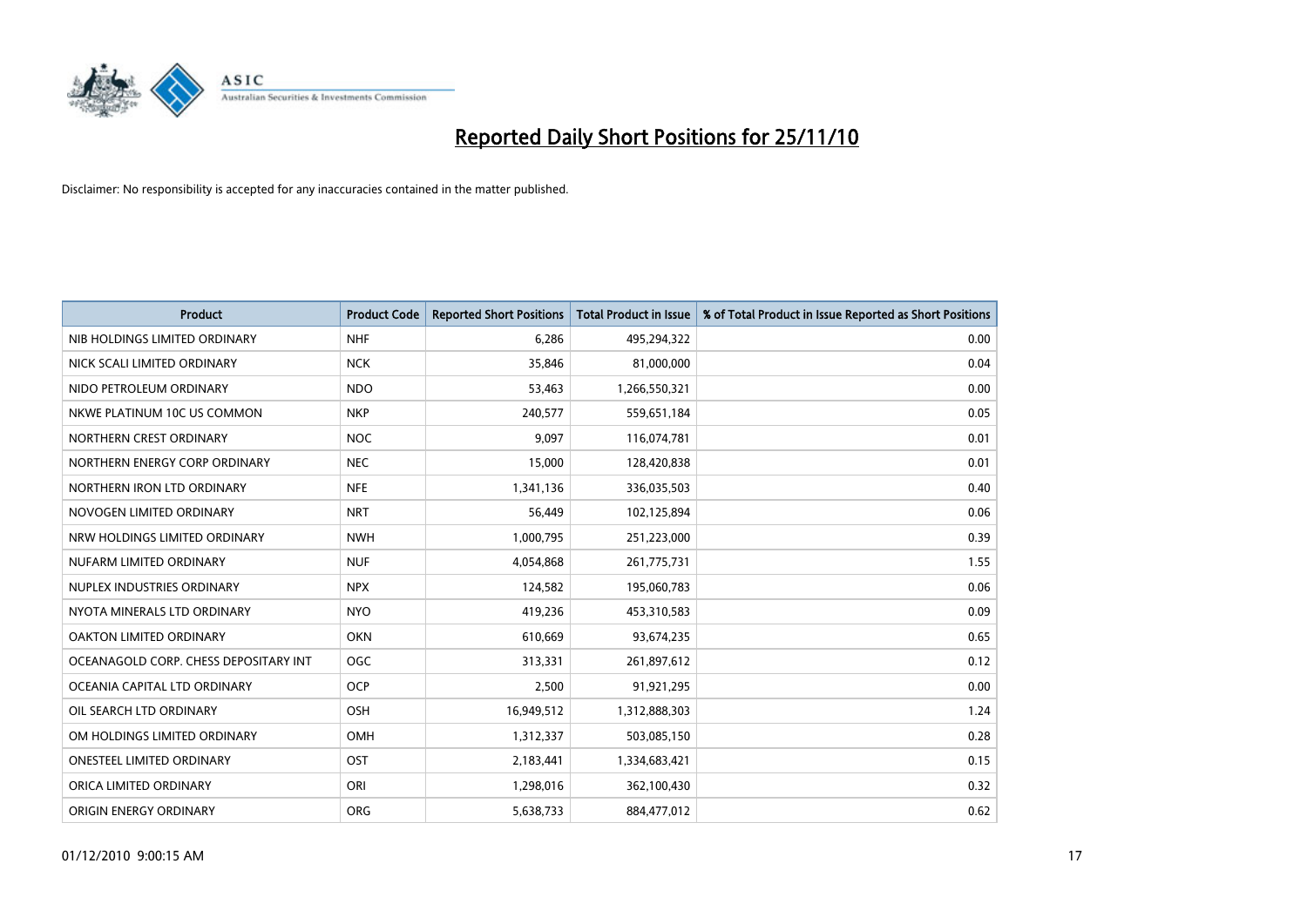

| Product                                 | <b>Product Code</b> | <b>Reported Short Positions</b> | Total Product in Issue | % of Total Product in Issue Reported as Short Positions |
|-----------------------------------------|---------------------|---------------------------------|------------------------|---------------------------------------------------------|
| OROCOBRE LIMITED ORDINARY               | <b>ORE</b>          | 47,108                          | 91,181,996             | 0.05                                                    |
| OROTONGROUP LIMITED ORDINARY            | <b>ORL</b>          |                                 | 40,880,902             | 0.00                                                    |
| OTTO ENERGY LIMITED ORDINARY            | <b>OEL</b>          | 109,204                         | 1,134,540,071          | 0.01                                                    |
| OZ MINERALS ORDINARY                    | OZL                 | 29,966,540                      | 3,238,546,504          | 0.92                                                    |
| <b>PACIFIC BRANDS ORDINARY</b>          | PBG                 | 3,180,689                       | 931,386,248            | 0.36                                                    |
| PALADIN ENERGY LTD ORDINARY             | <b>PDN</b>          | 18,674,802                      | 725,357,086            | 2.56                                                    |
| PANAUST LIMITED ORDINARY                | <b>PNA</b>          | 4,090,679                       | 2,955,176,819          | 0.14                                                    |
| PANORAMIC RESOURCES ORDINARY            | PAN                 | 945,033                         | 206,075,342            | 0.46                                                    |
| PAPERLINX LIMITED ORDINARY              | <b>PPX</b>          | 7,036,747                       | 603,580,761            | 1.15                                                    |
| PAPERLINX SPS TRUST STEP UP PERP. PREF. | <b>PXUPA</b>        | 5,000                           | 2,850,000              | 0.18                                                    |
| PATTIES FOODS LTD ORDINARY              | PFL                 |                                 | 138,908,853            | 0.00                                                    |
| PEAK RESOURCES ORDINARY                 | <b>PEK</b>          | 70,126                          | 127,841,866            | 0.05                                                    |
| PEET LIMITED ORDINARY                   | <b>PPC</b>          | 119,243                         | 302,965,804            | 0.04                                                    |
| PENINSULA ENERGY LTD ORDINARY           | <b>PEN</b>          | 5,000                           | 1,637,297,877          | 0.00                                                    |
| PERILYA LIMITED ORDINARY                | PEM                 | 733,783                         | 526,075,563            | 0.14                                                    |
| PERPETUAL LIMITED ORDINARY              | PPT                 | 1,739,104                       | 43,692,215             | 3.98                                                    |
| PERSEUS MINING LTD ORDINARY             | PRU                 | 1,042,524                       | 421,517,088            | 0.24                                                    |
| PETSEC ENERGY ORDINARY                  | PSA                 | 223,332                         | 231,283,622            | 0.10                                                    |
| PHARMAXIS LTD ORDINARY                  | <b>PXS</b>          | 1,242,639                       | 225,997,684            | 0.55                                                    |
| PHOTON GROUP LTD ORDINARY               | PGA                 | 250,510                         | 1,540,543,357          | 0.02                                                    |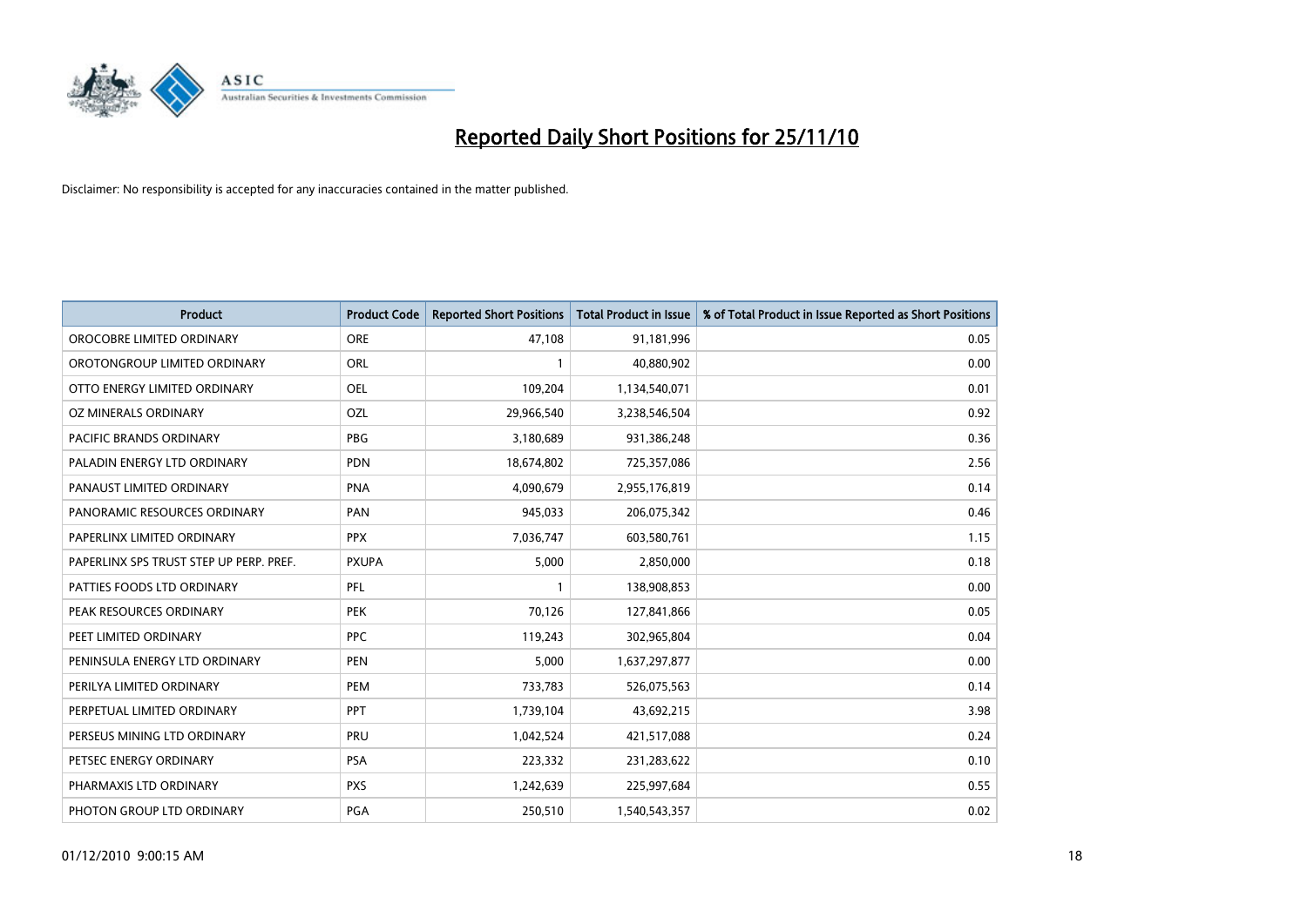

| Product                                 | <b>Product Code</b> | <b>Reported Short Positions</b> | Total Product in Issue | % of Total Product in Issue Reported as Short Positions |
|-----------------------------------------|---------------------|---------------------------------|------------------------|---------------------------------------------------------|
| PIKE RIVER COAL ORDINARY                | <b>PRC</b>          | 257,595                         | 405,513,933            | 0.06                                                    |
| PLATINUM ASSET ORDINARY                 | <b>PTM</b>          | 2,025,318                       | 561,347,878            | 0.34                                                    |
| PLATINUM AUSTRALIA ORDINARY             | <b>PLA</b>          | 6,790,376                       | 368,172,255            | 1.86                                                    |
| PLATINUM CAPITAL LTD ORDINARY           | <b>PMC</b>          |                                 | 163,732,888            | 0.00                                                    |
| PLUTON RESOURCES ORDINARY               | <b>PLV</b>          | 102,324                         | 179,457,362            | 0.06                                                    |
| PMP LIMITED ORDINARY                    | <b>PMP</b>          | 1,931,123                       | 335,338,483            | 0.56                                                    |
| PORT BOUVARD LIMITED ORDINARY           | PBD                 | 6,754                           | 593,868,295            | 0.00                                                    |
| PREMIER INVESTMENTS ORDINARY            | <b>PMV</b>          | 104,648                         | 155,030,045            | 0.07                                                    |
| PRIMARY HEALTH CARE ORDINARY            | <b>PRY</b>          | 10,149,335                      | 495,978,188            | 2.05                                                    |
| PRIME INFR GROUP. STAPLED SECURITIES    | PIH                 | 837,199                         | 351,776,795            | 0.24                                                    |
| PRIME MEDIA GRP LTD ORDINARY            | <b>PRT</b>          | 2                               | 366,330,303            | 0.00                                                    |
| PRIMEAG AUSTRALIA ORDINARY              | PAG                 | 311,454                         | 150,569,976            | 0.21                                                    |
| PROGEN PHARMACEUTIC ORDINARY            | <b>PGL</b>          | 151,596                         | 24,709,097             | 0.61                                                    |
| PROGRAMMED ORDINARY                     | PRG                 | 557,098                         | 118,169,908            | 0.47                                                    |
| PSIVIDA CORP CDI 1:1                    | <b>PVA</b>          | 6,878                           | 7,805,836              | 0.09                                                    |
| <b>QANTAS AIRWAYS ORDINARY</b>          | QAN                 | 27,067,068                      | 2,265,123,620          | 1.20                                                    |
| <b>OBE INSURANCE GROUP ORDINARY</b>     | <b>OBE</b>          | 17,960,289                      | 1,051,600,529          | 1.68                                                    |
| OR NATIONAL LIMITED DEFERRED SETTLEMENT | <b>ORN</b>          | 2,285,059                       | 2,440,000,000          | 0.09                                                    |
| RAMELIUS RESOURCES ORDINARY             | <b>RMS</b>          | 37,248                          | 291,208,795            | 0.01                                                    |
| RAMSAY HEALTH CARE ORDINARY             | <b>RHC</b>          | 1,763,488                       | 202,081,252            | 0.87                                                    |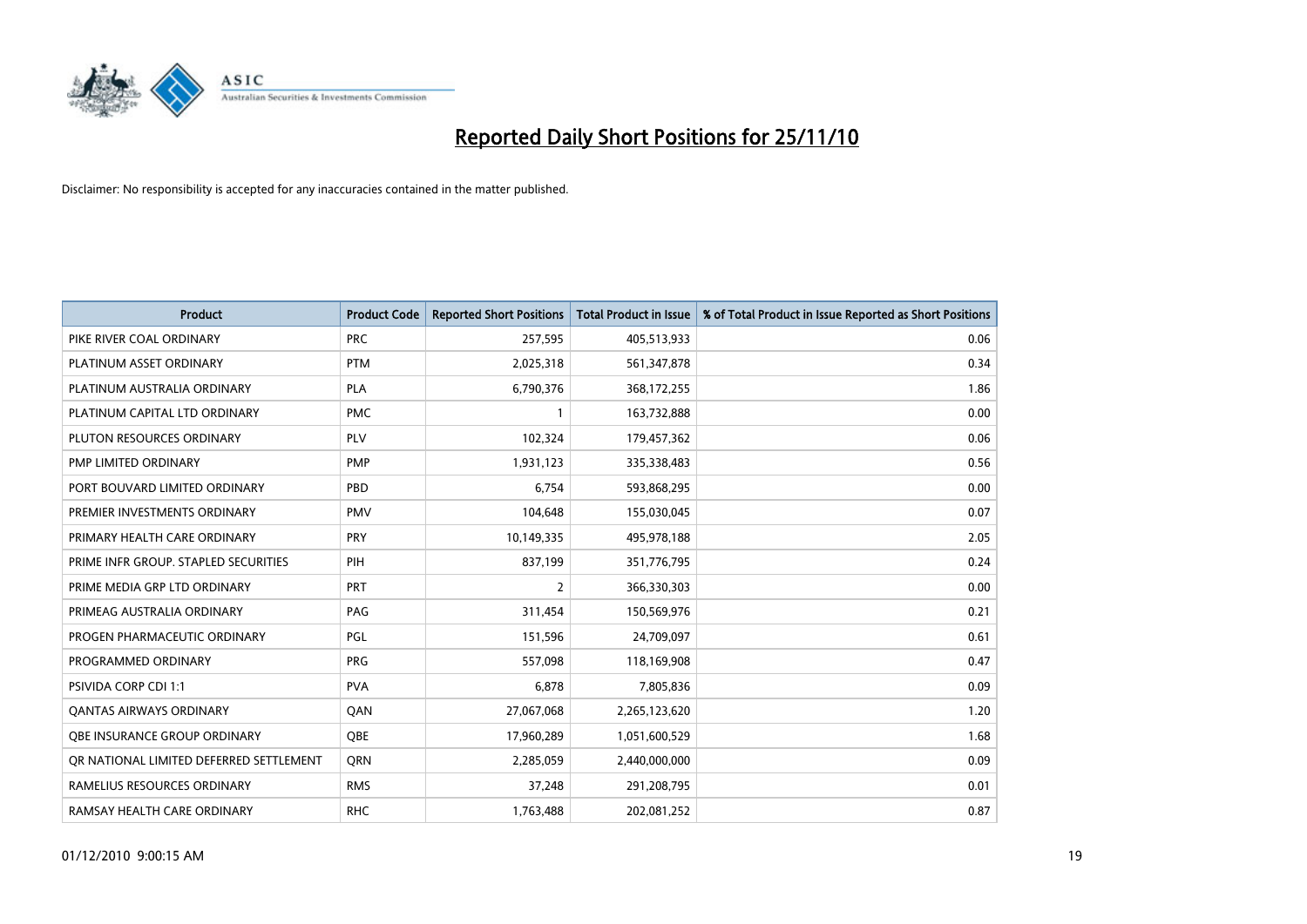

| <b>Product</b>                       | <b>Product Code</b> | <b>Reported Short Positions</b> | <b>Total Product in Issue</b> | % of Total Product in Issue Reported as Short Positions |
|--------------------------------------|---------------------|---------------------------------|-------------------------------|---------------------------------------------------------|
| <b>RANGE RESOURCES LTD ORDINARY</b>  | <b>RRS</b>          | 600,000                         | 1,180,974,672                 | 0.05                                                    |
| <b>RCR TOMLINSON ORDINARY</b>        | <b>RCR</b>          | 70,071                          | 131,887,672                   | 0.05                                                    |
| <b>REA GROUP ORDINARY</b>            | <b>REA</b>          | 21,512                          | 129,691,280                   | 0.01                                                    |
| RED FORK ENERGY ORDINARY             | <b>RFE</b>          | 7,696                           | 139,535,000                   | 0.01                                                    |
| REDFLEX HOLDINGS ORDINARY            | <b>RDF</b>          | 858                             | 110,345,599                   | 0.00                                                    |
| REECE AUSTRALIA LTD. ORDINARY        | <b>REH</b>          | 10,000                          | 99,600,000                    | 0.01                                                    |
| REED RESOURCES LTD ORDINARY          | <b>RDR</b>          | 268,205                         | 192,271,768                   | 0.14                                                    |
| <b>REGIS RESOURCES ORDINARY</b>      | <b>RRL</b>          | 359,567                         | 429,555,834                   | 0.08                                                    |
| RESMED INC CDI 10:1                  | <b>RMD</b>          | 9,750,419                       | 1,516,163,980                 | 0.65                                                    |
| <b>RESOLUTE MINING ORDINARY</b>      | <b>RSG</b>          | 992,490                         | 451,503,505                   | 0.20                                                    |
| RESOURCE EQUIP LTD ORDINARY          | <b>RQL</b>          | 130,876                         | 154,247,577                   | 0.08                                                    |
| <b>RESOURCE GENERATION ORDINARY</b>  | <b>RES</b>          | 460,242                         | 210,080,530                   | 0.23                                                    |
| REVERSE CORP LIMITED ORDINARY        | <b>REF</b>          | 25,141                          | 92,382,175                    | 0.03                                                    |
| <b>REX MINERALS LIMITED ORDINARY</b> | <b>RXM</b>          | 80,000                          | 132,205,460                   | 0.06                                                    |
| <b>RHG LIMITED ORDINARY</b>          | <b>RHG</b>          | 13,020                          | 318,745,978                   | 0.00                                                    |
| RIDLEY CORPORATION ORDINARY          | <b>RIC</b>          | 53,937                          | 307,817,071                   | 0.02                                                    |
| RIO TINTO LIMITED ORDINARY           | <b>RIO</b>          | 17,821,816                      | 435,758,720                   | 4.07                                                    |
| RIVERCITY MOTORWAY STAPLED           | <b>RCY</b>          | 400,208                         | 957,010,115                   | 0.04                                                    |
| RIVERSDALE MINING ORDINARY           | <b>RIV</b>          | 264,669                         | 236,546,188                   | 0.11                                                    |
| ROBUST RESOURCES ORDINARY            | <b>ROL</b>          | 3,355                           | 74.974.326                    | 0.00                                                    |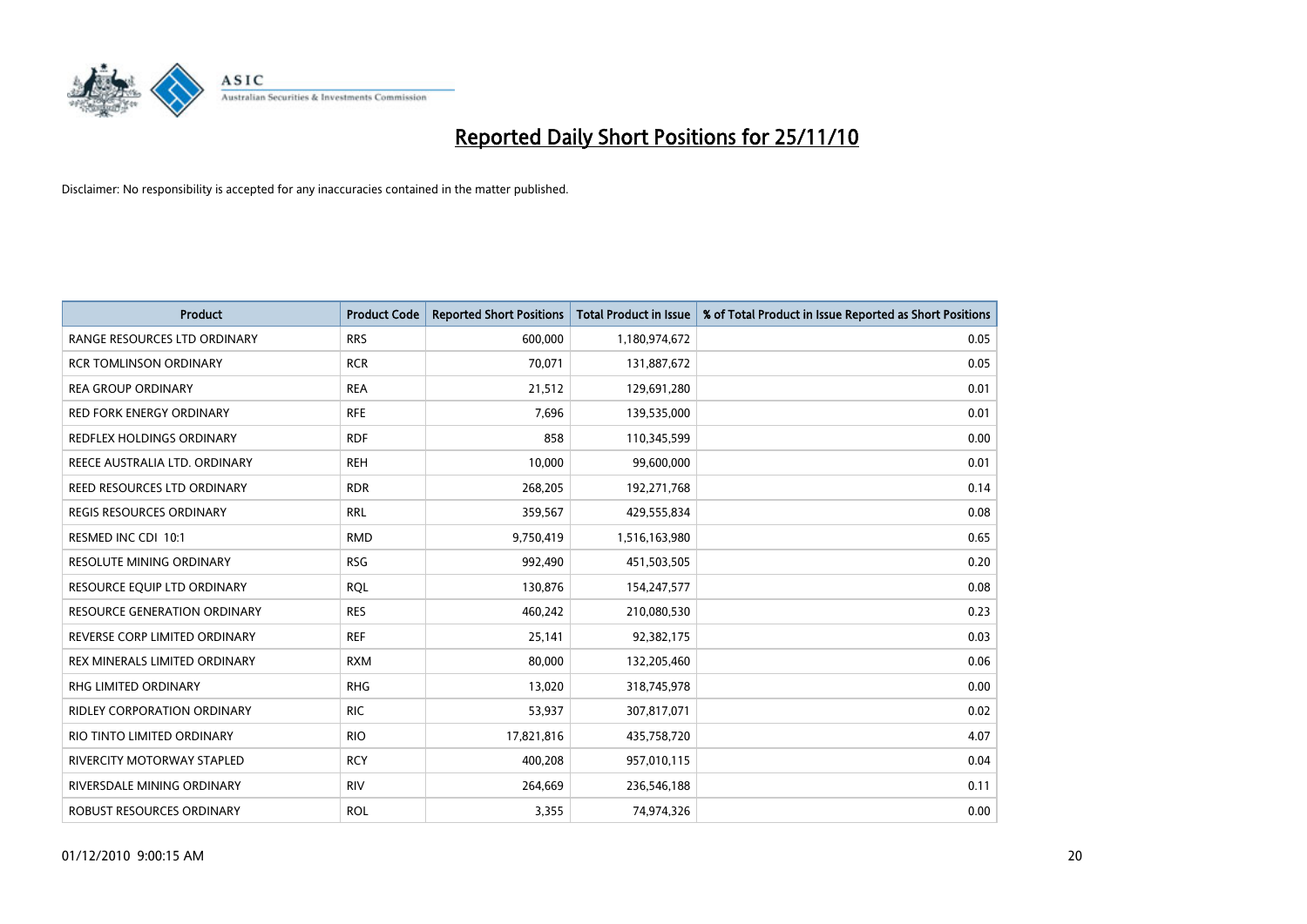

| <b>Product</b>                           | <b>Product Code</b> | <b>Reported Short Positions</b> | <b>Total Product in Issue</b> | % of Total Product in Issue Reported as Short Positions |
|------------------------------------------|---------------------|---------------------------------|-------------------------------|---------------------------------------------------------|
| ROC OIL COMPANY ORDINARY                 | <b>ROC</b>          | 3,099,213                       | 713,154,560                   | 0.43                                                    |
| SAI GLOBAL LIMITED ORDINARY              | SAI                 | 113,493                         | 197,905,160                   | 0.05                                                    |
| SALMAT LIMITED ORDINARY                  | <b>SLM</b>          | 78,195                          | 159,134,483                   | 0.05                                                    |
| SAMSON OIL & GAS LTD ORDINARY            | SSN                 | 390,000                         | 1,664,588,164                 | 0.02                                                    |
| SANDFIRE RESOURCES ORDINARY              | <b>SFR</b>          | 183,669                         | 132,804,760                   | 0.14                                                    |
| <b>SANTOS LTD ORDINARY</b>               | <b>STO</b>          | 4,584,574                       | 834,142,456                   | 0.55                                                    |
| SARACEN MINERAL ORDINARY                 | <b>SAR</b>          | 248,108                         | 492,151,415                   | 0.05                                                    |
| SEDGMAN LIMITED ORDINARY                 | <b>SDM</b>          | 155,292                         | 207,997,898                   | 0.07                                                    |
| SEEK LIMITED ORDINARY                    | <b>SEK</b>          | 2,324,468                       | 336,584,488                   | 0.68                                                    |
| SELECT HARVESTS ORDINARY                 | SHV                 | 20,000                          | 55,667,043                    | 0.04                                                    |
| SENETAS CORPORATION ORDINARY             | <b>SEN</b>          | 756,999                         | 461,522,263                   | 0.16                                                    |
| SERVCORP LIMITED ORDINARY                | SRV                 | 174,178                         | 98,440,807                    | 0.17                                                    |
| SERVICE STREAM ORDINARY                  | <b>SSM</b>          | 344,663                         | 283,418,867                   | 0.12                                                    |
| SEVEN GROUP HOLDINGS ORDINARY            | <b>SVW</b>          | 115,880                         | 305,410,281                   | 0.04                                                    |
| SIGMA PHARMACEUTICAL ORDINARY            | <b>SIP</b>          | 9,445,222                       | 1,178,626,572                 | 0.81                                                    |
| SILEX SYSTEMS ORDINARY                   | <b>SLX</b>          | 174,368                         | 149,506,391                   | 0.11                                                    |
| SILVER LAKE RESOURCE ORDINARY            | <b>SLR</b>          | 55,764                          | 178,882,838                   | 0.03                                                    |
| SIMS METAL MGMT LTD ORDINARY             | <b>SGM</b>          | 4,193,260                       | 204,740,467                   | 2.02                                                    |
| SINGAPORE TELECOMM. CHESS DEPOSITARY INT | SGT                 | 3,367,933                       | 381,238,779                   | 0.89                                                    |
| SKILLED GROUP LTD ORDINARY               | <b>SKE</b>          | 53,642                          | 190,738,408                   | 0.02                                                    |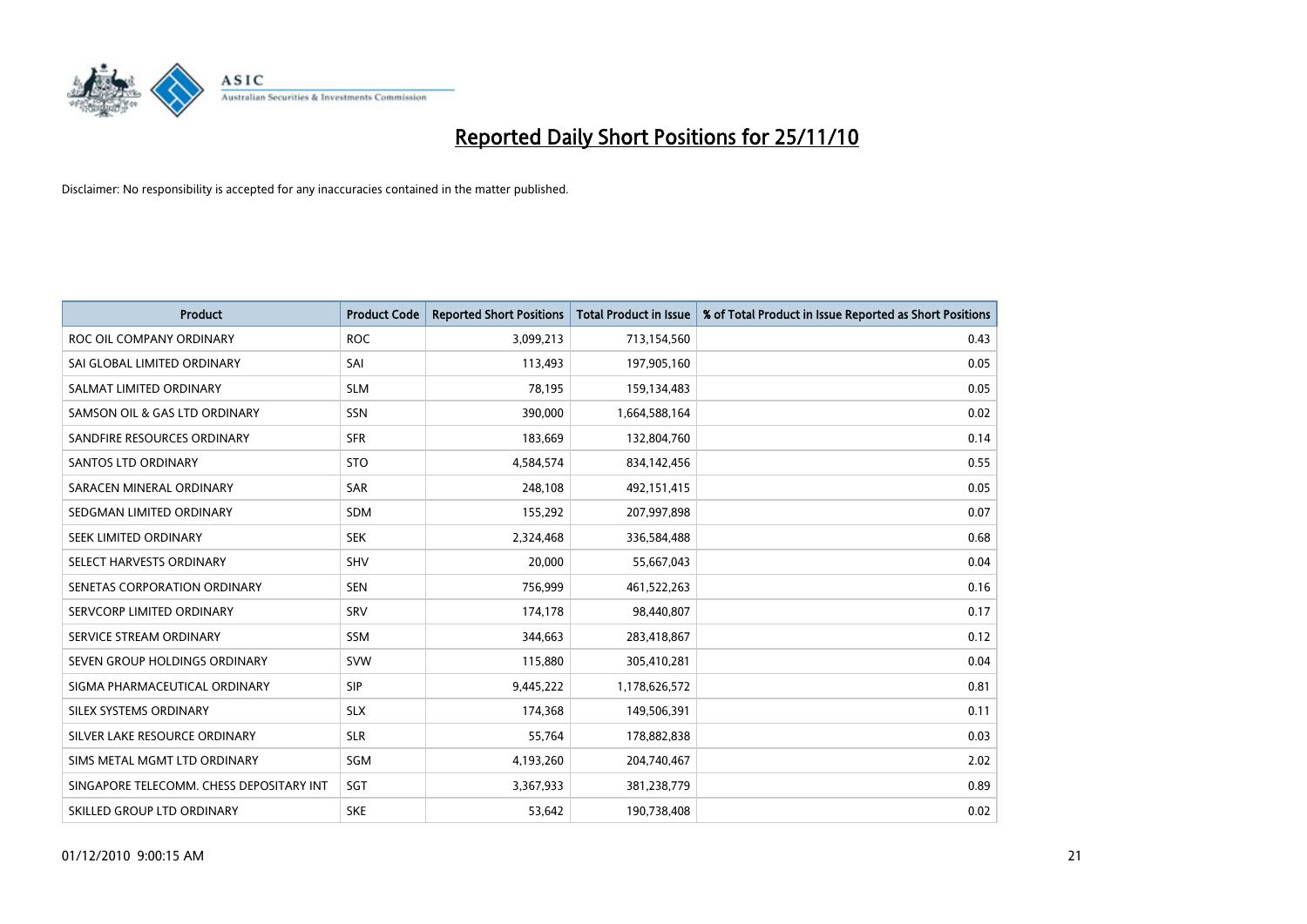

| Product                                 | <b>Product Code</b> | <b>Reported Short Positions</b> | <b>Total Product in Issue</b> | % of Total Product in Issue Reported as Short Positions |
|-----------------------------------------|---------------------|---------------------------------|-------------------------------|---------------------------------------------------------|
| SKY CITY ENTERTAIN, ORDINARY            | <b>SKC</b>          | 14,761,592                      | 575,114,687                   | 2.56                                                    |
| SKY NETWORK ORDINARY                    | <b>SKT</b>          | 1,371,027                       | 389,139,785                   | 0.35                                                    |
| SMS MANAGEMENT, ORDINARY                | SMX                 | 37,989                          | 67,661,358                    | 0.05                                                    |
| SONIC HEALTHCARE ORDINARY               | <b>SHL</b>          | 4,818,037                       | 388,429,875                   | 1.24                                                    |
| SOUL PATTINSON (W.H) ORDINARY           | SOL                 | 7,267                           | 238,640,580                   | 0.00                                                    |
| SP AUSNET STAPLED SECURITIES            | <b>SPN</b>          | 10,440,301                      | 2,748,353,504                 | 0.38                                                    |
| SPARK INFRASTRUCTURE STAPLED SECURITIES | SKI                 | 17,360,208                      | 1,326,734,264                 | 1.31                                                    |
| SPDR 200 FUND ETF UNITS                 | <b>STW</b>          | 4,693                           | 57,428,081                    | 0.01                                                    |
| SPECIALTY FASHION ORDINARY              | <b>SFH</b>          | 1,023,056                       | 191,268,264                   | 0.54                                                    |
| SPOTLESS GROUP LTD ORDINARY             | <b>SPT</b>          | 1,213,936                       | 261,070,153                   | 0.47                                                    |
| ST BARBARA LIMITED DEFERRED SETTLEMENT  | SBMDA               | 3,409,475                       | 325,611,402                   | 1.05                                                    |
| STAGING CONNECTIONS ORDINARY            | <b>STG</b>          | 2,917,189                       | 78,317,726                    | 3.72                                                    |
| STANMORE COAL LTD ORDINARY              | <b>SMR</b>          | 17,231                          | 77,750,738                    | 0.02                                                    |
| STARPHARMA HOLDINGS ORDINARY            | SPL                 | 4,000                           | 240,454,208                   | 0.00                                                    |
| STH AMERICAN COR LTD ORDINARY           | SAY                 | 9,200                           | 233,651,371                   | 0.00                                                    |
| STHN CROSS MEDIA ORDINARY               | <b>SXL</b>          | 71,139                          | 378,827,750                   | 0.01                                                    |
| STOCKLAND UNITS/ORD STAPLED             | SGP                 | 13,214,713                      | 2,383,036,717                 | 0.54                                                    |
| STRAITS RESOURCES ORDINARY              | <b>SRL</b>          | 4,764,075                       | 255,203,613                   | 1.85                                                    |
| STW COMMUNICATIONS ORDINARY             | SGN                 | 253,625                         | 364,310,964                   | 0.07                                                    |
| SUNCORP-METWAY, ORDINARY                | <b>SUN</b>          | 6,058,287                       | 1,281,390,524                 | 0.47                                                    |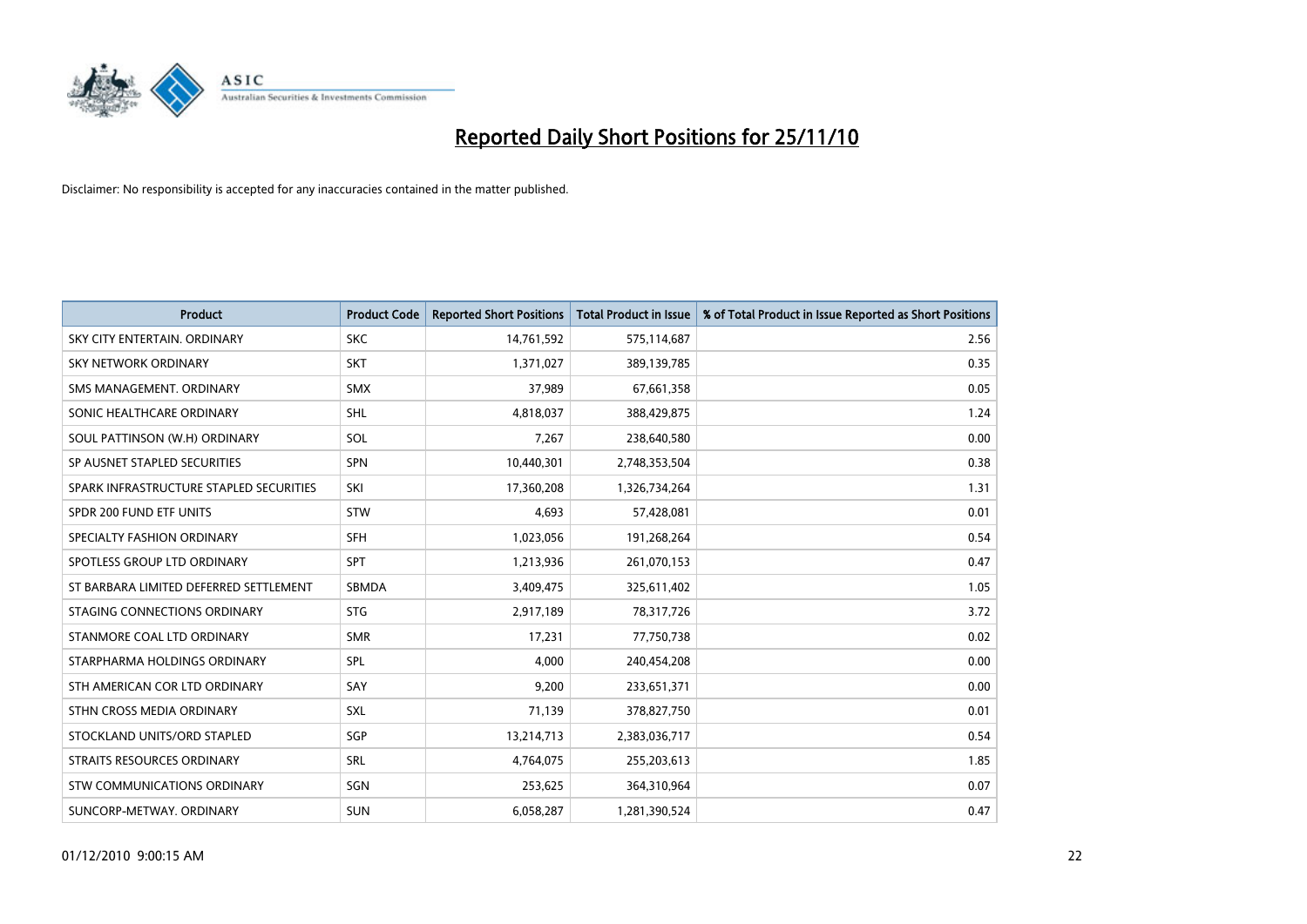

| Product                             | <b>Product Code</b> | <b>Reported Short Positions</b> | Total Product in Issue | % of Total Product in Issue Reported as Short Positions |
|-------------------------------------|---------------------|---------------------------------|------------------------|---------------------------------------------------------|
| SUNDANCE RESOURCES ORDINARY         | <b>SDL</b>          | 14,859,043                      | 2,709,995,932          | 0.54                                                    |
| SUNLAND GROUP LTD ORDINARY          | <b>SDG</b>          | 103,388                         | 244,284,103            | 0.04                                                    |
| SUPER CHEAP AUTO GRP ORDINARY       | <b>SUL</b>          | 68,202                          | 128,902,619            | 0.05                                                    |
| SWICK MINING ORDINARY               | <b>SWK</b>          | 1,548                           | 236,724,970            | 0.00                                                    |
| SYMEX HOLDINGS ORDINARY             | <b>SYM</b>          | 6,633                           | 125,037,628            | 0.01                                                    |
| TABCORP HOLDINGS LTD ORDINARY       | <b>TAH</b>          | 1,985,947                       | 684,918,140            | 0.29                                                    |
| <b>TALENT2 INTERNATION ORDINARY</b> | <b>TWO</b>          | 7                               | 141,671,625            | 0.00                                                    |
| <b>TALISMAN MINING ORDINARY</b>     | <b>TLM</b>          | 66,954                          | 113,263,445            | 0.06                                                    |
| TANAMI GOLD NL ORDINARY             | <b>TAM</b>          | 65,439                          | 260,947,676            | 0.03                                                    |
| TAP OIL LIMITED ORDINARY            | <b>TAP</b>          | 530,716                         | 240,967,311            | 0.22                                                    |
| TASSAL GROUP LIMITED ORDINARY       | <b>TGR</b>          | 1,899,170                       | 146,304,404            | 1.29                                                    |
| <b>TATTS GROUP LTD ORDINARY</b>     | <b>TTS</b>          | 3,926,024                       | 1,300,888,465          | 0.28                                                    |
| <b>TELECOM CORPORATION ORDINARY</b> | <b>TEL</b>          | 31,308,168                      | 1,924,581,727          | 1.64                                                    |
| TELSTRA CORPORATION, ORDINARY       | <b>TLS</b>          | 33,451,508                      | 12,443,074,357         | 0.26                                                    |
| TEN NETWORK HOLDINGS ORDINARY       | <b>TEN</b>          | 20,206,094                      | 1,045,236,720          | 1.95                                                    |
| TFS CORPORATION LTD ORDINARY        | <b>TFC</b>          | 63,054                          | 227,360,909            | 0.02                                                    |
| THE REJECT SHOP ORDINARY            | <b>TRS</b>          | 31,407                          | 26,033,570             | 0.12                                                    |
| THOR MINING PLC CHESS DEPOSITARY    | <b>THR</b>          | 2,307                           | 288,754,017            | 0.00                                                    |
| THORN GROUP LIMITED ORDINARY        | <b>TGA</b>          | 2,361                           | 129,459,770            | 0.00                                                    |
| THUNDELARRA EXPLOR. ORDINARY        | <b>THX</b>          | 6,261                           | 152,910,147            | 0.00                                                    |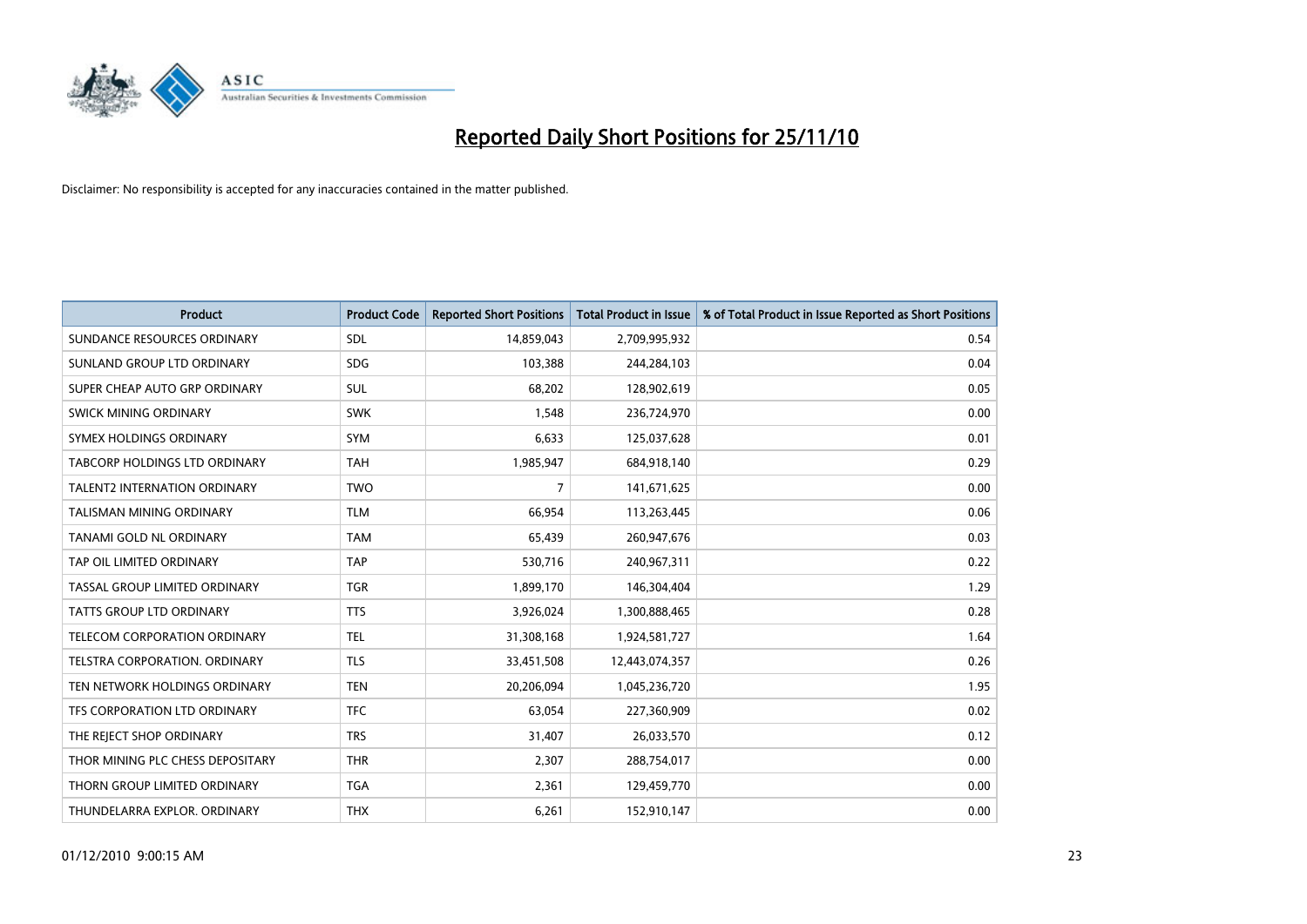

| <b>Product</b>                            | <b>Product Code</b> | <b>Reported Short Positions</b> | Total Product in Issue | % of Total Product in Issue Reported as Short Positions |
|-------------------------------------------|---------------------|---------------------------------|------------------------|---------------------------------------------------------|
| <b>TIGER RESOURCES ORDINARY</b>           | <b>TGS</b>          | 181,664                         | 596,873,151            | 0.03                                                    |
| TIMBERCORP LIMITED ORDINARY               | <b>TIM</b>          | 90.075                          | 352,071,429            | 0.02                                                    |
| <b>TISHMAN SPEYER UNITS</b>               | <b>TSO</b>          | 49,427                          | 338,440,904            | 0.01                                                    |
| TNG LIMITED ORDINARY                      | <b>TNG</b>          | 4,321                           | 258,055,076            | 0.00                                                    |
| <b>TOLL HOLDINGS LTD ORDINARY</b>         | <b>TOL</b>          | 10,622,502                      | 706,577,616            | 1.50                                                    |
| TORO ENERGY LIMITED ORDINARY              | <b>TOE</b>          | 35,404                          | 964,936,676            | 0.00                                                    |
| TOWER AUSTRALIA ORDINARY                  | <b>TAL</b>          | 786,881                         | 415,928,881            | 0.19                                                    |
| TOWER LIMITED ORDINARY                    | <b>TWR</b>          | 746,129                         | 260,631,787            | 0.28                                                    |
| <b>TOX FREE SOLUTIONS ORDINARY</b>        | <b>TOX</b>          | 92,588                          | 91,855,500             | 0.09                                                    |
| TPG TELECOM LIMITED ORDINARY              | <b>TPM</b>          | 2,908,557                       | 775,522,421            | 0.36                                                    |
| TRANSFIELD SERV INFR STAPLED SECURITIES   | <b>TSI</b>          | 331,396                         | 434,862,971            | 0.08                                                    |
| <b>TRANSFIELD SERVICES ORDINARY</b>       | <b>TSE</b>          | 4,364,593                       | 441,350,229            | 1.00                                                    |
| TRANSPACIFIC INDUST, ORDINARY             | <b>TPI</b>          | 10,189,613                      | 960,638,735            | 1.04                                                    |
| TRANSURBAN GROUP TRIPLE STAPLED SEC.      | <b>TCL</b>          | 4,571,790                       | 1,441,290,633          | 0.32                                                    |
| TRINITY GROUP STAPLED SECURITIES          | <b>TCO</b>          | 3,419                           | 231,701,539            | 0.00                                                    |
| TROY RESOURCES NL ORDINARY                | <b>TRY</b>          | 37,936                          | 87,474,323             | 0.04                                                    |
| <b>UGL LIMITED ORDINARY</b>               | UGL                 | 4,494,869                       | 166,028,705            | 2.70                                                    |
| UNILIFE CORPORATION CDI 6:1               | <b>UNS</b>          | 76,794                          | 240,197,820            | 0.03                                                    |
| <b>UXC LIMITED ORDINARY</b>               | <b>UXC</b>          | 37,900                          | 305,789,718            | 0.01                                                    |
| VALAD PROPERTY GROUP STAPLED US PROHIBIT. | <b>VPG</b>          | 3,807,727                       | 115,108,116            | 3.30                                                    |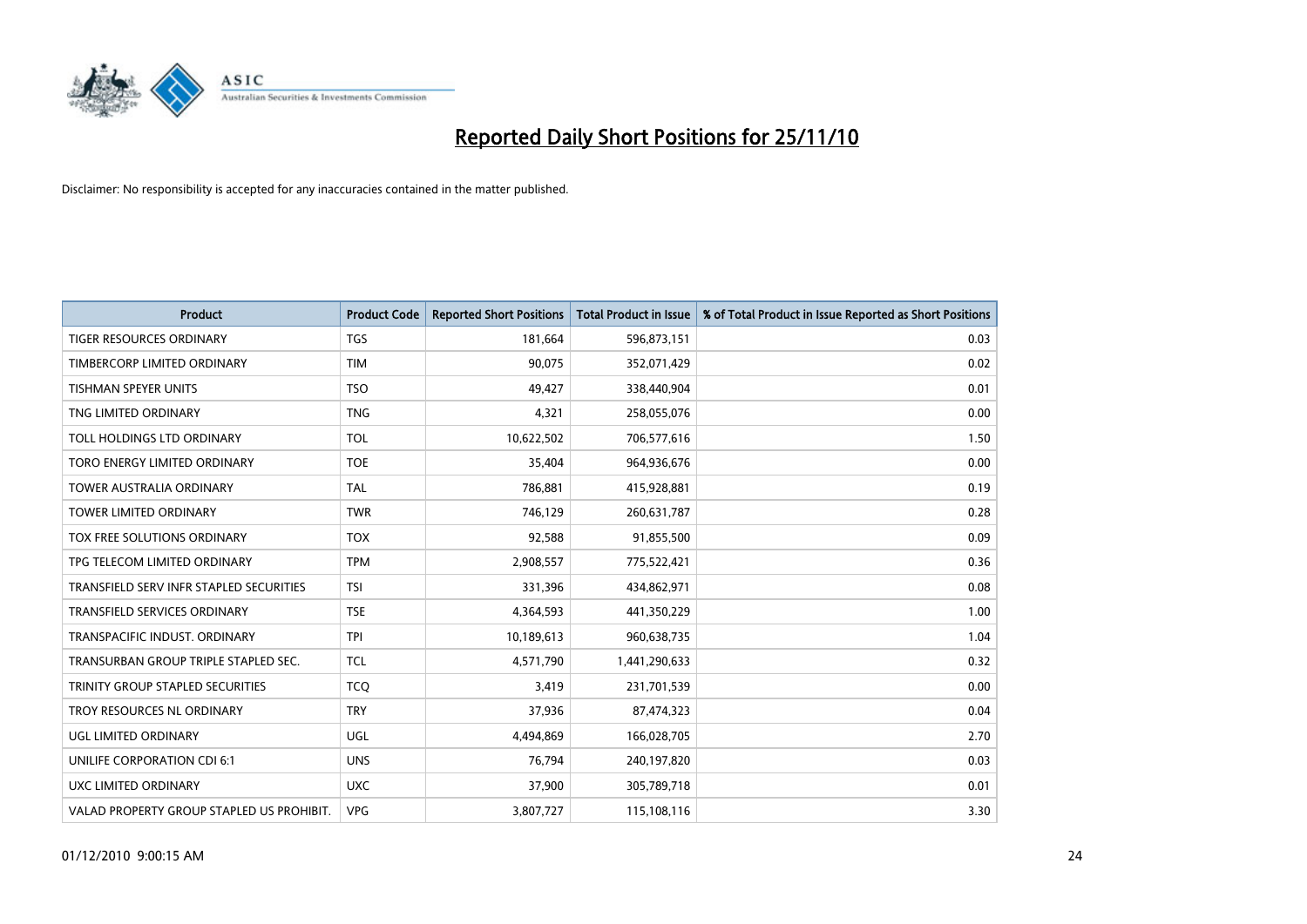

| Product                                   | <b>Product Code</b> | <b>Reported Short Positions</b> | <b>Total Product in Issue</b> | % of Total Product in Issue Reported as Short Positions |
|-------------------------------------------|---------------------|---------------------------------|-------------------------------|---------------------------------------------------------|
| <b>VDM GROUP LIMITED ORDINARY</b>         | <b>VMG</b>          | 11,116                          | 195,613,088                   | 0.01                                                    |
| <b>VENTURE MINERALS ORDINARY</b>          | <b>VMS</b>          | 6,500                           | 220,943,592                   | 0.00                                                    |
| <b>VILLAGE ROADSHOW LTD ORDINARY</b>      | <b>VRL</b>          | 450                             | 151,318,100                   | 0.00                                                    |
| VILLAGE ROADSHOW LTD 'A' CLASS PREFERENCE | <b>VRLPA</b>        | 39,114                          | 44,368,905                    | 0.09                                                    |
| <b>VIRGIN BLUE HOLDINGS ORDINARY</b>      | <b>VBA</b>          | 17,442,521                      | 2,209,126,568                 | 0.80                                                    |
| <b>VISION GROUP HLDGS ORDINARY</b>        | <b>VGH</b>          | 78,000                          | 72,771,187                    | 0.11                                                    |
| <b>VITA GROUP LTD ORDINARY</b>            | <b>VTG</b>          | 75,190                          | 142,499,800                   | 0.05                                                    |
| VITERRA INC CDI 1:1                       | <b>VTA</b>          | 4,177                           | 68,629,939                    | 0.01                                                    |
| <b>WAREHOUSE GROUP ORDINARY</b>           | <b>WHS</b>          | 287,591                         | 311,195,868                   | 0.09                                                    |
| <b>WATPAC LIMITED ORDINARY</b>            | <b>WTP</b>          | 7,535                           | 183,341,382                   | 0.00                                                    |
| <b>WDS LIMITED ORDINARY</b>               | <b>WDS</b>          | 9,523                           | 143,107,458                   | 0.01                                                    |
| WEBJET LIMITED ORDINARY                   | <b>WEB</b>          | 101,017                         | 77,361,278                    | 0.14                                                    |
| <b>WESFARMERS LIMITED ORDINARY</b>        | <b>WES</b>          | 21,931,257                      | 1,005,179,423                 | 2.16                                                    |
| WESFARMERS LIMITED PARTIALLY PROTECTED    | <b>WESN</b>         | 1,667,919                       | 151,892,739                   | 1.07                                                    |
| WEST AUSTRALIAN NEWS ORDINARY             | <b>WAN</b>          | 7,593,081                       | 219,668,970                   | 3.47                                                    |
| WESTERN AREAS NL ORDINARY                 | <b>WSA</b>          | 7,799,460                       | 179,735,899                   | 4.33                                                    |
| WESTERN DESERT RES. ORDINARY              | <b>WDR</b>          | 948                             | 154,684,108                   | 0.00                                                    |
| WESTFIELD GROUP ORD/UNIT STAPLED SEC      | <b>WDC</b>          | 6,190,672                       | 2,307,773,663                 | 0.26                                                    |
| <b>WESTPAC BANKING CORP ORDINARY</b>      | <b>WBC</b>          | 21,608,435                      | 2,989,726,764                 | 0.69                                                    |
| WHITE ENERGY COMPANY ORDINARY             | <b>WEC</b>          | 11,503,121                      | 307,221,811                   | 3.74                                                    |